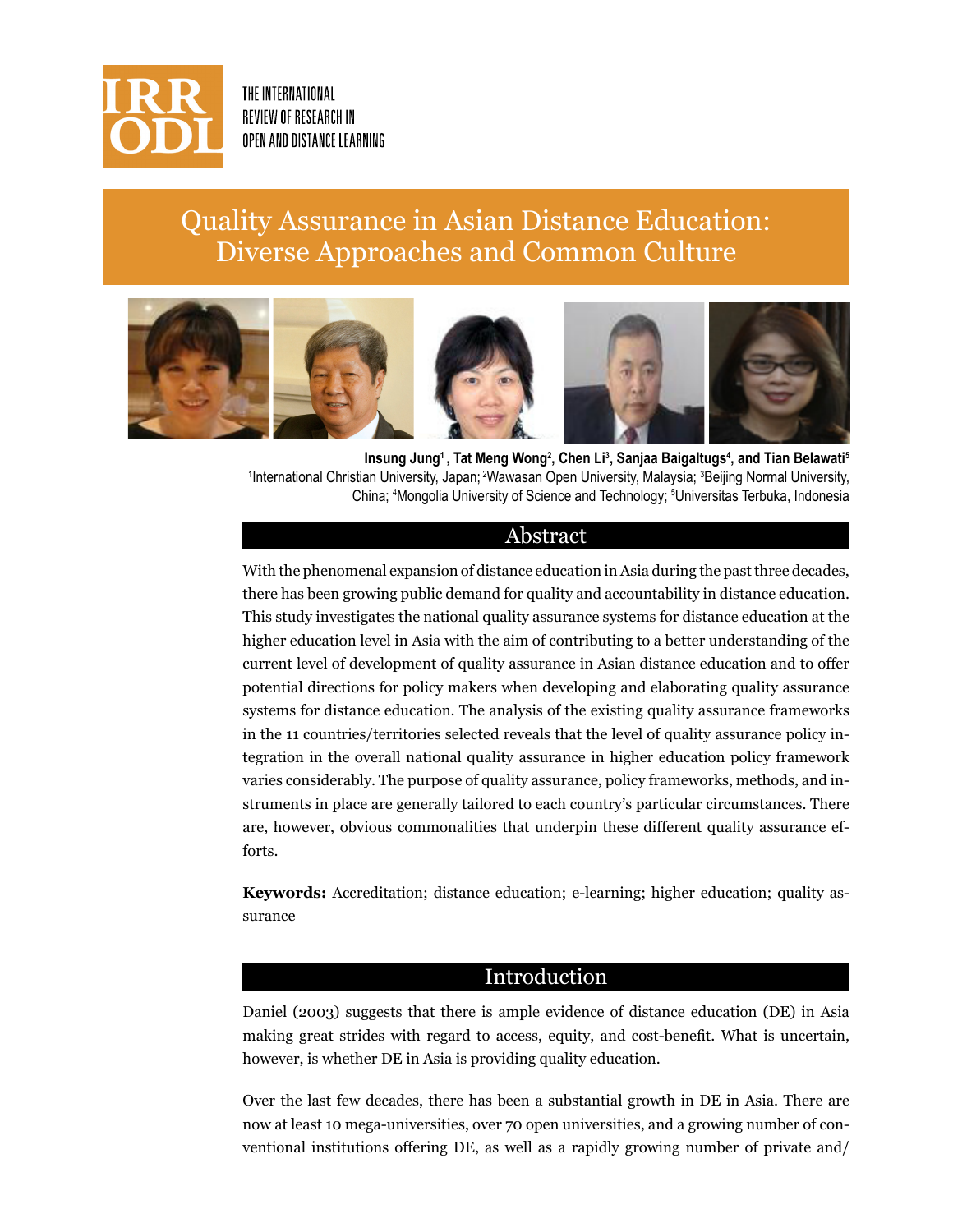or for-profit DE providers operating in Asia (Latchem & Jung, 2009). With the phenomenal expansion of DE and an increasing dependency on DE to provide education, especially higher and further education, there has been growing public concern over the quality of DE delivered.

The meaning of *quality* in DE, in particular, has attracted debate. As suggested by Perraton (2000), the goal of DE for some countries (or providers) is to achieve a level of quality on par with that of face-to-face education. However, Stella and Gnanam (2004) have suggested that DE is so distinctive that the aims and methods of face-to-face education cannot be applied in assessing its quality. Furthermore, as Koul (2006) has commented, DE should be judged by the standards of face-to-face education while factoring in some distinctive features of DE, such as open entry, flexible operations, and technology-based course delivery.

In addition, quality in DE has presented different meanings for governmental policy makers, institutional administrators, teaching staff, and students. Governments may be more interested in efficiency, cost-effectiveness, and public accountability (Koul, 2006), whereas DE providers may be more interested in the quality of their management, staffing, courses, and graduation rates (Hope, 1999). Teachers may be more concerned with the quality of the learning processes and outcomes (Jung, 2011), while students may be more preoccupied with the costs, flexibility, and interactions in their learning (Cashion & Palmieri, 2002; Ehlers, 2004). Moreover, societal and cultural environments affect quality assurance (QA) policies and practices, as indicated in Jung's (2010) ecological model of QA in DE. QA depends upon reconciling all of these different perspectives, considering societal and cultural variations, and reaching agreement on the quality criteria and standards by which to judge the quality of input, process, and output of DE.

Various national, regional, and international initiatives have been undertaken with regard to QA in DE, including e-learning. Examples of national initiatives include the UK Quality Assurance Agency's *Guidelines on the Quality Assurance of Distance Learning* (see [http://www.qaa.ac.uk/academicinfrastructure/codeofpractice/distancelearning/](http://www.qaa.ac.uk/academicinfrastructure/codeofpractice/distancelearning/contents.asp) [contents.asp\)](http://www.qaa.ac.uk/academicinfrastructure/codeofpractice/distancelearning/contents.asp), the Norwegian Association for Distance Education's *Quality Standards for Distance Education* (see [http://nettskolen.nki.no/forskning/DISTUMQualityAssurance.](http://nettskolen.nki.no/forskning/DISTUMQualityAssurance.pdf) [pdf\)](http://nettskolen.nki.no/forskning/DISTUMQualityAssurance.pdf), the Australasian Council on Open, Distance and E-Learning's benchmarks for DE and e-learning (see [http://acode.edu.au/resources/ACODE\\_benchmarks.pdf\)](http://acode.edu.au/resources/ACODE_benchmarks.pdf), and the National Association of Distance and Open Education Organizations of South Africa's quality criteria for designing and delivering distance education. To mention a few examples of regional and international initiatives, the African Union Commission developed the African Higher Education (including DE) Quality Rating Mechanism (see [http://www.](http://www.africa-union.org/root/UA/Conferences/2007/aout/HRST/06) [africa-union.org/root/UA/Conferences/2007/aout/HRST/06-](http://www.africa-union.org/root/UA/Conferences/2007/aout/HRST/06)10aout/AfricanHEQualityRatingMechanism-[E.doc\)](20E.doc), the European Association of Distance Teaching Universities produced the *Quality Manual for E-learning in Higher Education* (see [http://www.](http://www.eadtu.nl/e-xcellenceQS/files/members) [eadtu.nl/e-xcellenceQS/files/members](http://www.eadtu.nl/e-xcellenceQS/files/members)/E-xcellenceManualGrey[/index.html](index.html)), the Asian Association of Open Universities offered the *AAOU Quality Assurance Statements of Best Practice* (see [http://www.aaou.net/index.php?option=com\\_content&view=category&](http://www.aaou.net/index.php?option=com_content&view=category&layout) [layout](http://www.aaou.net/index.php?option=com_content&view=category&layout)=blog&id=29&Itemid=30), and the International Council for Open and Distance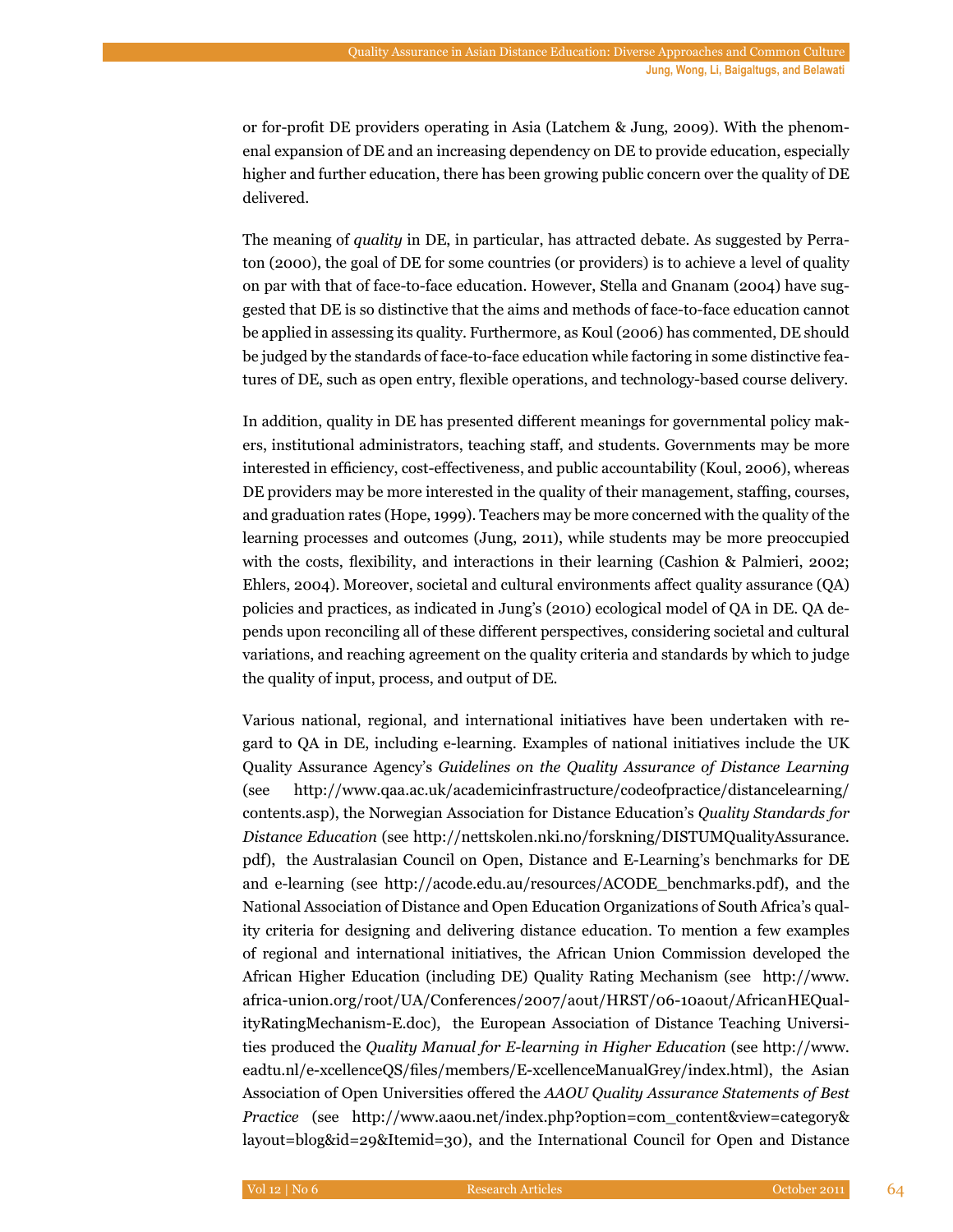Education launched a pilot project (see <http://www.icde.org/?module=Articles>;action= [Article.publicShow;](Article.publicShow)ID=1765) to identify regulatory frameworks for distance and online education in different regions, to investigate the best practices, and to examine the rules and regulations hindering distance and online education development.

In Asia, several countries have recognized the need for well-defined QA policy frameworks for DE to assure that quality education is delivered to both students and the public, to safeguard against unscrupulous practices, and to initiate development of QA systems, specifically for DE. This study investigates national QA systems for DE at the higher education level in Asia. Its primary objective is to develop a better understanding of the current development of QA in Asian DE and to offer policy makers directions for developing and elaborating QA systems for DE in their own jurisdictions. DE in this study refers to various forms of technology/media-supported education, such as e-learning.

The study was carried out between January and December 2010 and employed three data collection steps: (a) 11 cases (10 countries and one territory) from East, South, and Southeast Asia were carefully chosen to include those with relatively well-established QA systems, those just introducing QA systems, and others still in the process of developing QA concepts in DE; (b) formal documents published by QA agencies (research institutes and governments in the selected countries/territories) and other references were analyzed to delineate DE development, QA policies, procedures, standards, and criteria for higher education in general and DE specifically; and (c) face-to-face, email, or telephone interviews with local experts working in the QA agencies and DE institutions were conducted to verify the data obtained. No quantitative data related to QA policy development and implementation (e.g., the number of accredited/assessed DE institutions, the number of QA criteria, and standards) were collected because they were not considered necessary for the purposes of this study. This paper outlines the development of DE in each of the 11 cases, discusses differences and similarities, and concludes with a set of recommendations for the further development of QA for Asian DE.

# Development of Distance Education

The following section outlines the development of DE and national QA systems in China, Hong Kong SAR (China) (Hong Kong hereafter), India, Indonesia, Japan, South Korea (Korea hereafter), Malaysia, Mongolia, Philippines, Singapore, and Sri Lanka to provide a basis for subsequent analyses.

### China

The Open University System of China (OUSC) (combining former China Central Radio and TV University, which was established in 1979, with other radio and TV universities across the country) was the country's sole DE provider for 20 years. Then, between 1998 and 2003, the Ministry of Education (MoE) licensed 68 online colleges operating from within conventional universities such as Tsinghua University, Peking University, Beijing Normal University, and other institutions to become online providers. By 2008, the number of ac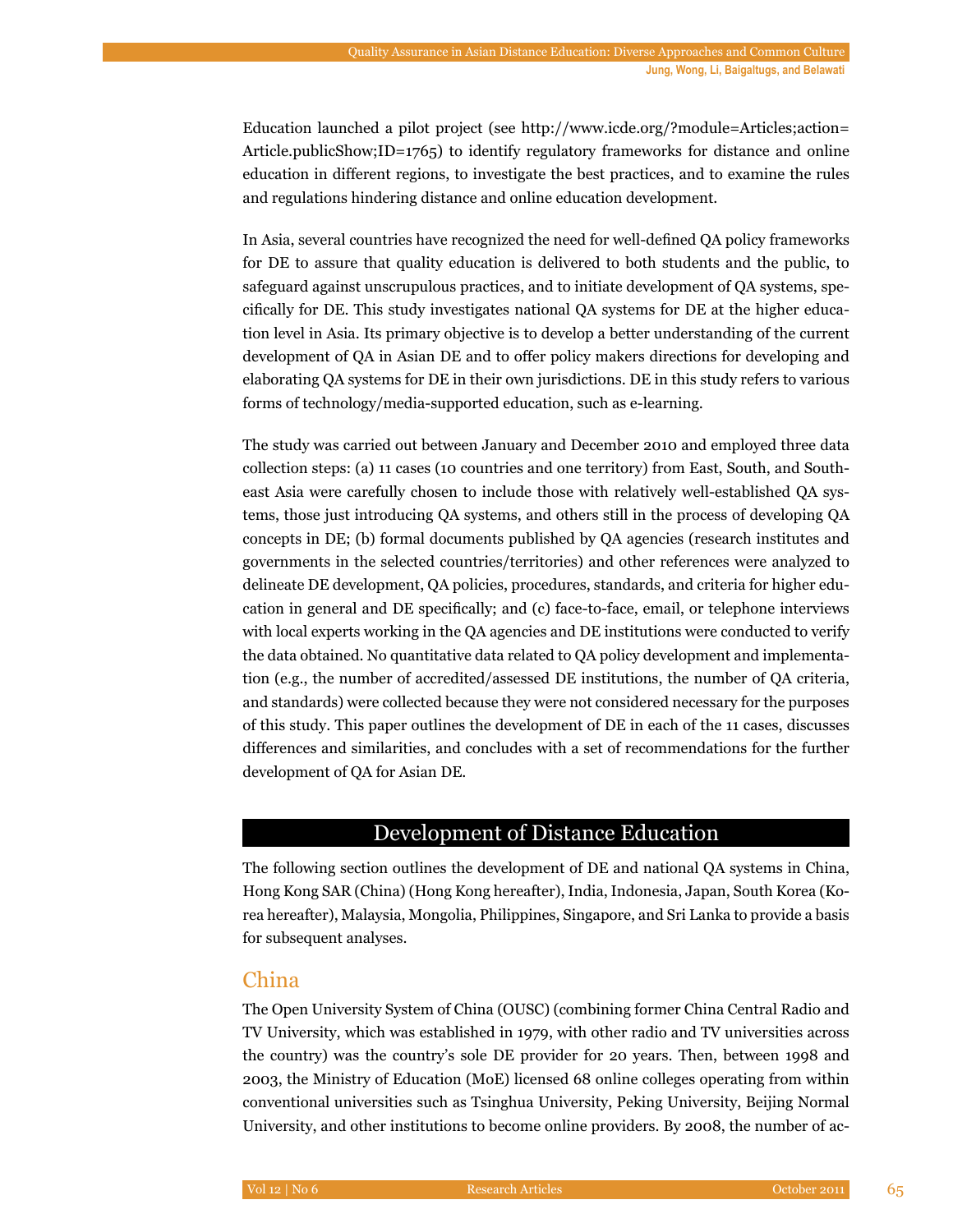tive distance students in China was 3,560,000, or 12% of all students in the higher education sector. Of these, some 2,250,000 were studying through the OUSC, while 1,310,000 were in the online colleges. However, facing growing public concern over the quality of the courses and programmes offered, the MoE in 2003 ceased granting approval for new online colleges and introduced a QA system that required both the OUSC and online colleges to comply with the guidelines and documents provided by the MoE and imposed nationally standardized examinations upon them. The institutions were also required to follow the Annual Reporting and Censorship procedure, which involves annual internal reviews and external audits by the Distance and Continuing Education Office in affiliation with the Department of Higher Education of the MoE.

# Hong Kong

DE arrived in Hong Kong with the establishment of the Open Learning Institute of Hong Kong (OLIHK) in 1989. OLIHK was granted self-accrediting status in 1996 by the Hong Kong Council for Academic Accreditation (HKCAA). In 1997, the OLIHK was conferred the title of *university* by the government and renamed the Open University of Hong Kong (OUHK). As of 2010, over 13,000 students were enrolled in the university's DE programmes. As a university with self-accrediting status, programmes offered by OUHK no longer need to be subjected to external accreditation. However, the institution is required to undertake periodic institutional audits. Other DE/online education institutions/programmes in Hong Kong include the Cyber University of the Hong Kong Polytechnic University, the Hong Kong Virtual University consortium, and the School for Professional and Continuing Education of the University of Hong Kong. In 2007, with the enactment of the *Accreditation of Academic and Vocational Qualifications Ordinance* (see [http://www.legislation.gov.hk/](http://www.legislation.gov.hk/blis_pdf.nsf/6799165D2FEE3FA94825755E003) [blis\\_pdf.nsf/6799165D2FEE3FA94825755E003](http://www.legislation.gov.hk/blis_pdf.nsf/6799165D2FEE3FA94825755E003)3E532/08A299C8E01C2F21482575EF 001FFE6F/\$FILE/[CAP\\_592\\_e\\_b5.pdf\)](CAP_592_e_b5.pdf) the HKCAA was renamed the Hong Kong Council for Academic and Vocational Qualifications (HKCAAVQ).

# India

The Indira Gandhi National Open University (IGNOU) was established in 1985 and currently serves over 3.5 million students. Over the last two decades, 13 more state open universities and over 50 other DE institutions catering to 25% of all enrolments in higher education have emerged. The Distance Education Council (DEC) was established within IGNOU in 1991 to assess and provide oversight on the quality of DE in India. The *DEC Handbook on Assessment and Accreditation of Open & Distance Learning Institutions*  (see [http://www.dec.ac.in/Revised\\_Copy\\_of\\_HANDBOOK\\_on\\_A\\_](http://www.dec.ac.in/Revised_Copy_of_HANDBOOK_on_A_)[&\\_A-version1.doc](_A-version1.doc)) provides guidelines and criteria for assessment and accreditation in DE. To qualify for employment in the government sector, holders of DE-based degrees and certificates graduate from institutions that are approved by the DEC.

# Indonesia

Since the mid-1950s, Indonesia has used DE to train teachers, but it was not until 1984, when Universitas Terbuka (UT) was established, that DE became widely accepted and recognized within the country. Although it has been permissible for conventional universities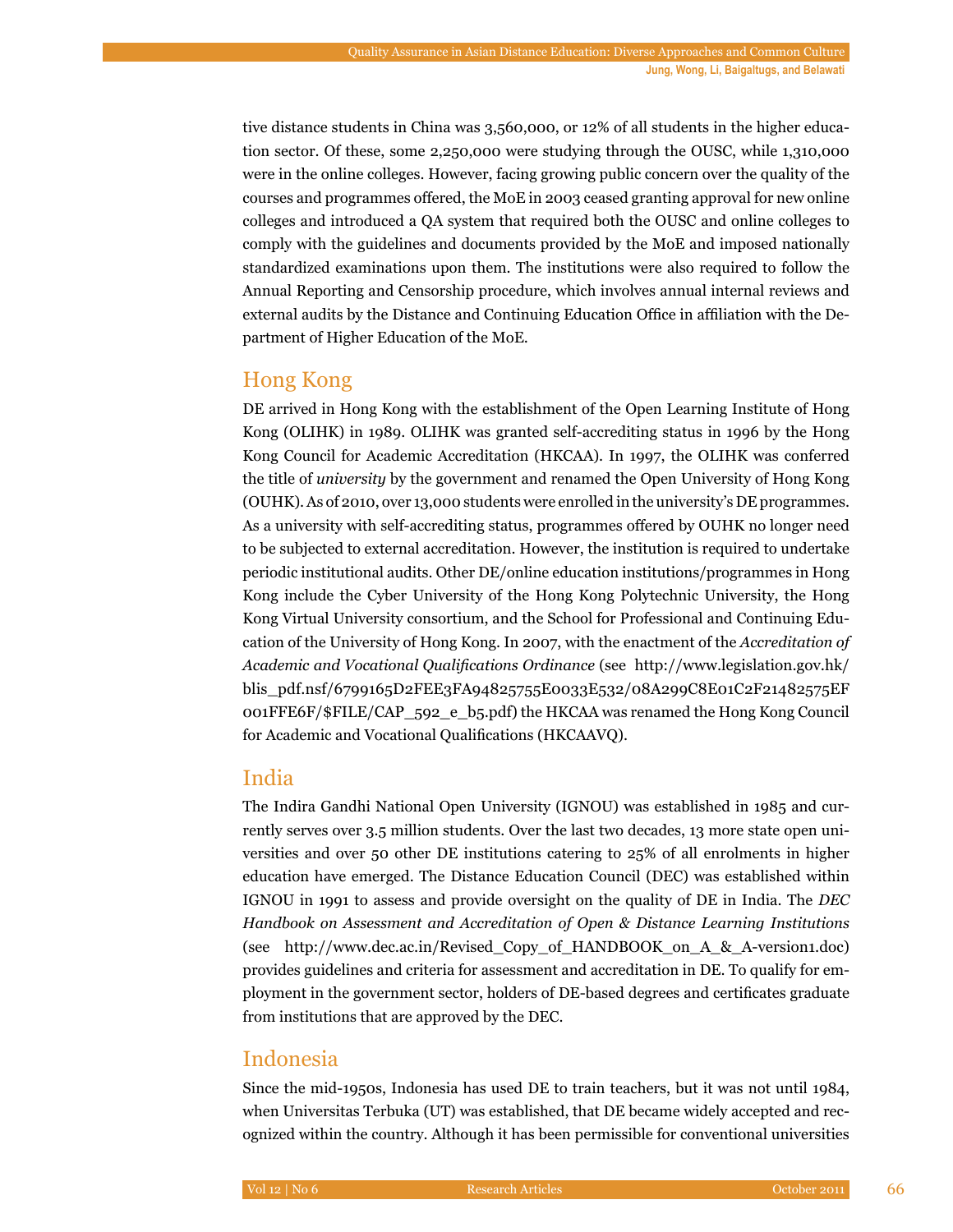to offer DE courses and programs since 2001, UT remains the only higher education institution that is entirely employing an open and distance education system in Indonesia. UT's total student body was over 650,000 as of 2010. As a public university, UT must adhere to all of the quality standards and regulations applicable to higher education institutions in Indonesia, including the submission of semester-based self-assessment reports to the Ministry of National Education. UT has been accredited by the independent National Accreditation Board of Higher Education (BAN-PT). In addition, UT has voluntarily sought accreditation from other international organizations, including the International Council for Open and Distance Education (ICDE) and the International Organisation for Standardisation/ISO for ISO 9001:2000/2008.

### Japan

The Open University of Japan (OUJ) (formerly the University of the Air) first offered bachelors' programmes in the greater Tokyo area through terrestrial TV and radio and correspondence in 1985. In 1998, it went nationwide, using satellite digital broadcasts and a network of study centres. It served almost 100,000 students in 2010. Since 2001, OUJ has also provided graduate programmes, but e-learning has not yet been mainstreamed into OUJ's system. Besides OUJ, 42 conventional universities, two cyber universities, and several graduate schools also offer DE programmes. Since 2004, all higher education institutions have needed to be reviewed and accredited every seven years by one of three QA agencies approved by the Ministry of Education, Culture, Sports, Science and Technology. These are the National Institute of Academic Degrees and University Evaluation (NIAD-UE), the Japanese University Accreditation Association (JUAA), and the Japanese Institute for Higher Education Evaluation (JIHEE). Despite this, no specific QA or accreditation system has been established for DE institutions or their programmes.

### Korea

The Korea National Open University (KNOU), established in 1972, was the sole DE provider in Korea until the Ministry of Education, Science and Technology (MEST) legislated for the creation of cyber universities in 2001. As of 2010, there were 18 cyber colleges and universities offering bachelors' and masters' degrees in various majors. KNOU has over 170,000 students, while the cyber universities served over 30,000 students in 2010. All universities offering four-year programmes, including KNOU, must conduct self-evaluations at least once every two years and submit their findings to the Korean Council for University Education (KCUE)—the only government-recognized agency allowed to accredit four-year universities as of 2011. In the case of cyber universities, the Korea Education and Research Information Service (KERIS) monitors their quality programmes based on guidelines established in the *Cyber University Evaluation Handbook*.

### Malaysia

DE programmes have been offered by DE units located within conventional universities such as the University of Science, Malaysia since the 1970s. During the past decade, three dedicated distance universities have been established in Malaysia: Open University Malaysia, established in 2000, Wawasan Open University in 2006, and Asian e-University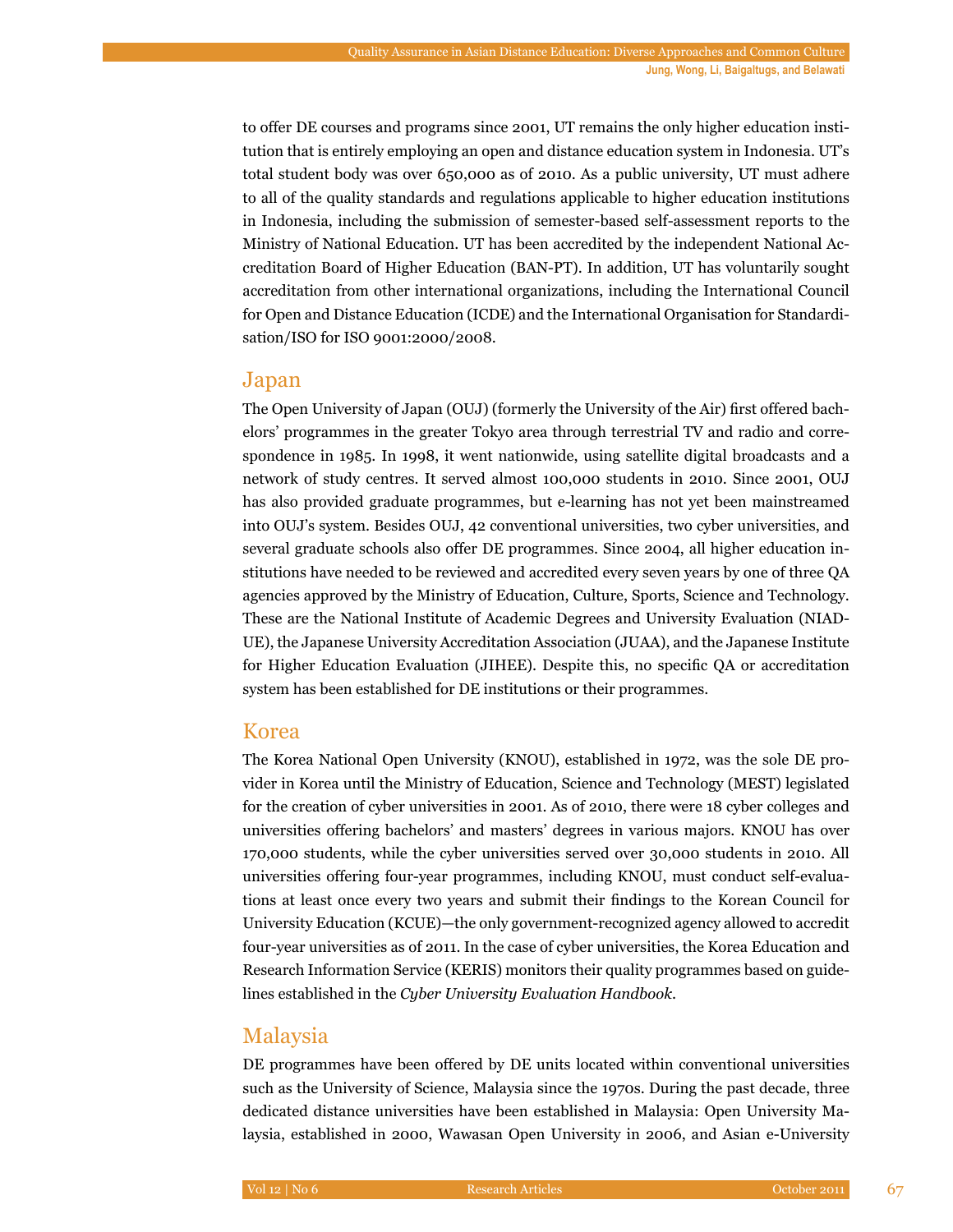in 2008. Together they served approximately 90,000 distance learners in 2010. The Malaysian Qualifications Agency (MQA) was established in 2007 to monitor the QA practices of all higher education institutions—including distance universities—and to accredit their programmes. Until 2010, programmes offered by the DE universities were accredited using guidelines, criteria, and standards developed for conventional universities. In Malaysia, both conventional and DE programmes must first obtain provisional accreditation from the MQA before approval can be given by the Ministry of Higher Education for student recruitment. Programmes with a provisional accreditation status are required to undertake the full accreditation audit in the semester prior to the graduation of their first graduates. Universities that have successfully completed several cycles of programme accreditation may be invited by the Minister of Higher Education to undertake an institutional audit, the successful completion of which can lead to the awarding of self-accrediting status. Institutions with self-accrediting status are no longer required to undertake programme accreditation.

# Mongolia

Mongolia does not have any dedicated DE institutions. However, some DE programmes are offered by a number of institutions, including four public universities (Mongolian University of Science and Technology [MUST], National University of Mongolia, University of Health Science, and Mongolian Educational University) and a few private institutions. Among these universities and institutions, MUST has been the most active in developing and implementing e-learning programmes. Between 2007 and 2010, MUST offered 16 masters' degree programmes online as well as integrated ICT in the delivery of its undergraduate courses. The Mongolian National Council for Education Accreditation (MNCEA) was established as a government initiative in 1998 to evaluate and accredit universities and colleges in an attempt to address public concerns over the quality of higher education. In 2002, it started accrediting vocational and technical institutions as well.

# Philippines

As an archipelago of 7,100 islands, the Philippines would seem to be an ideal place for the development of DE. However, only 17 higher education institutions offer DE programmes. Among the existing standalone DE providers are the University of the Philippines Open University (UPOU), which is part of the University of the Philippines System, CAP College, the Asian Institute for Distance Education, and the Southeast Asia Interdisciplinary Development Institute. The rest are conventional universities offering a few of their programmes by way of DE. Most of the DE provision is at the graduate level, which would perhaps account for the low DE student enrolments nationwide. As of 2010, UPOU, the most comprehensive DE institution in the country, offered only two undergraduate programmes and had a total enrolment of about 2,500 students per semester. Public institutions are monitored and assessed by the Commission on Higher Education (CHED) and undergo voluntary accreditation by the Accrediting Association of Chartered Colleges and Universities of the Philippines. Private institutions are required by CHED to be certified by the Federation of Accrediting Agencies of the Philippines, which includes the Philippine Accrediting Association of Schools, Colleges and Universities and the Philippine Association of Colleges and Universities' Commission on Accreditation.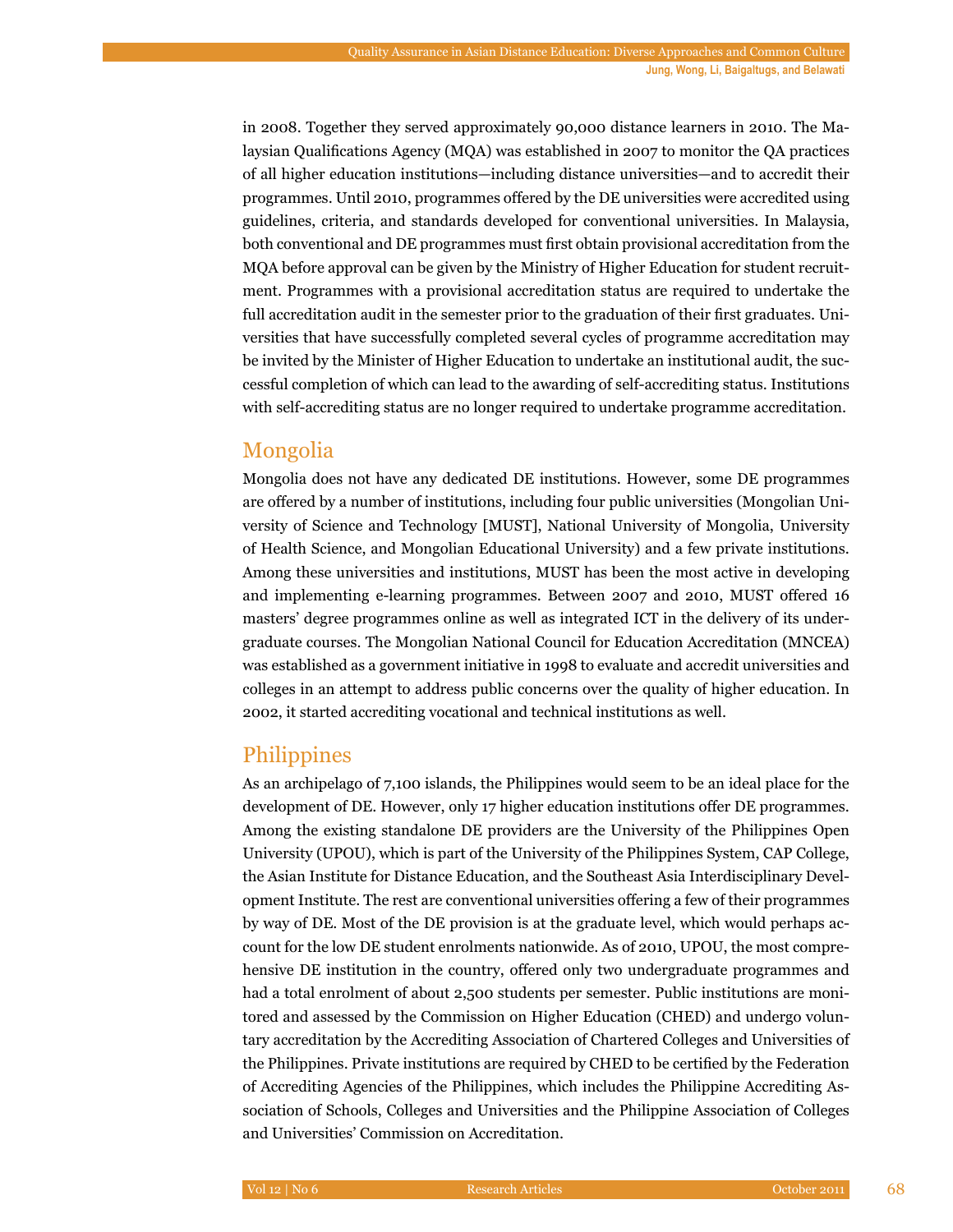#### **Jung, Wong, Li, Baigaltugs, and Belawati**

# Singapore

The government of Singapore currently does not accredit programmes or higher education institutions. However, the Higher Education Quality Assurance Section of the MoE has been auditing universities that offer four-year degree programmes under the Quality Assurance Framework for Universities (QAFU) since 2004. The main DE provider in Singapore, UniSIM, uses a blended approach for delivering education wherein e-learning is used to supplement face-to-face classes. Its emergence can be traced back to 1992, when the MoE appointed the Singapore Institute of Management (SIM) to collaborate with the UK Open University to offer the Open University Degree Programme (OUDP). In 2002, OUDP was granted accreditation status by the UK Open University and renamed SIM Open University Centre (SIM-OUC). In 2005, SIM-OUC was granted full university status and renamed UniSIM. As of 2010, UniSIM served over 11,000 students and fell under the MoE's *Quality Assurance Framework for Universities* (see [http://www.moe.gov.sg/media/press/](http://www.moe.gov.sg/media/press/files/2003/05/report.pdf) [files/2003/05/report.pdf\)](http://www.moe.gov.sg/media/press/files/2003/05/report.pdf) in terms of its institutional QA audit.

### Sri Lanka

Since its establishment in 1978, the Open University Sri Lanka (OUSL) has been the only DE provider. In 2010, it had an enrolment of around 25,000 students. In recent years, with the implementation of the Distance Education Modernization Project (DEMP) of the Ministry of Higher Education, which is funded by the Asian Development Bank, several universities have developed DE programmes and DE materials. Both conventional and DE universities are accredited by the Quality Assurance and Accreditation Council (QAAC) of the Ministry of Higher Education. QAAC was established in 2003 to ensure quality, continuous development and efficient performance of Sri Lankan higher education institutions. Working jointly with the Commonwealth of Learning, the ministry produced the *Quality Assurance Toolkit for Distance Higher Education Institutions and Programmes* (see [http://www.](http://www.col.org/PublicationDocuments/pub_HE_QA_Toolkit_web.pdf) [col.org/PublicationDocuments/pub\\_HE\\_QA\\_Toolkit\\_web.pdf\)](http://www.col.org/PublicationDocuments/pub_HE_QA_Toolkit_web.pdf) in 2009.

### Quality Assurance Systems: Differences and Similarities

Asia currently has more open and distance teaching universities and more distance learners than any other region in the world (Latchem & Jung, 2009). The ever-expanding demand and increasing availability, sophistication, and affordability of technology is encouraging governments to urge more institutions to adopt DE, seek new markets, and offer their courses online. However, the biggest challenge facing all of these institutions is how to assure and improve quality, while at the same time widening access, reducing costs, and developing the kinds of mechanisms that will best support such efforts (Jung, 2005). This study revealed that diverse QA systems exist in Asia. Nevertheless, common elements are also clearly noticeable. This section discusses the differences and similarities found in various aspects of the QA systems in the 11 cases studied.

# Basic Approaches to QA

An analysis of the cases shows that Asian countries have adopted three approaches to QA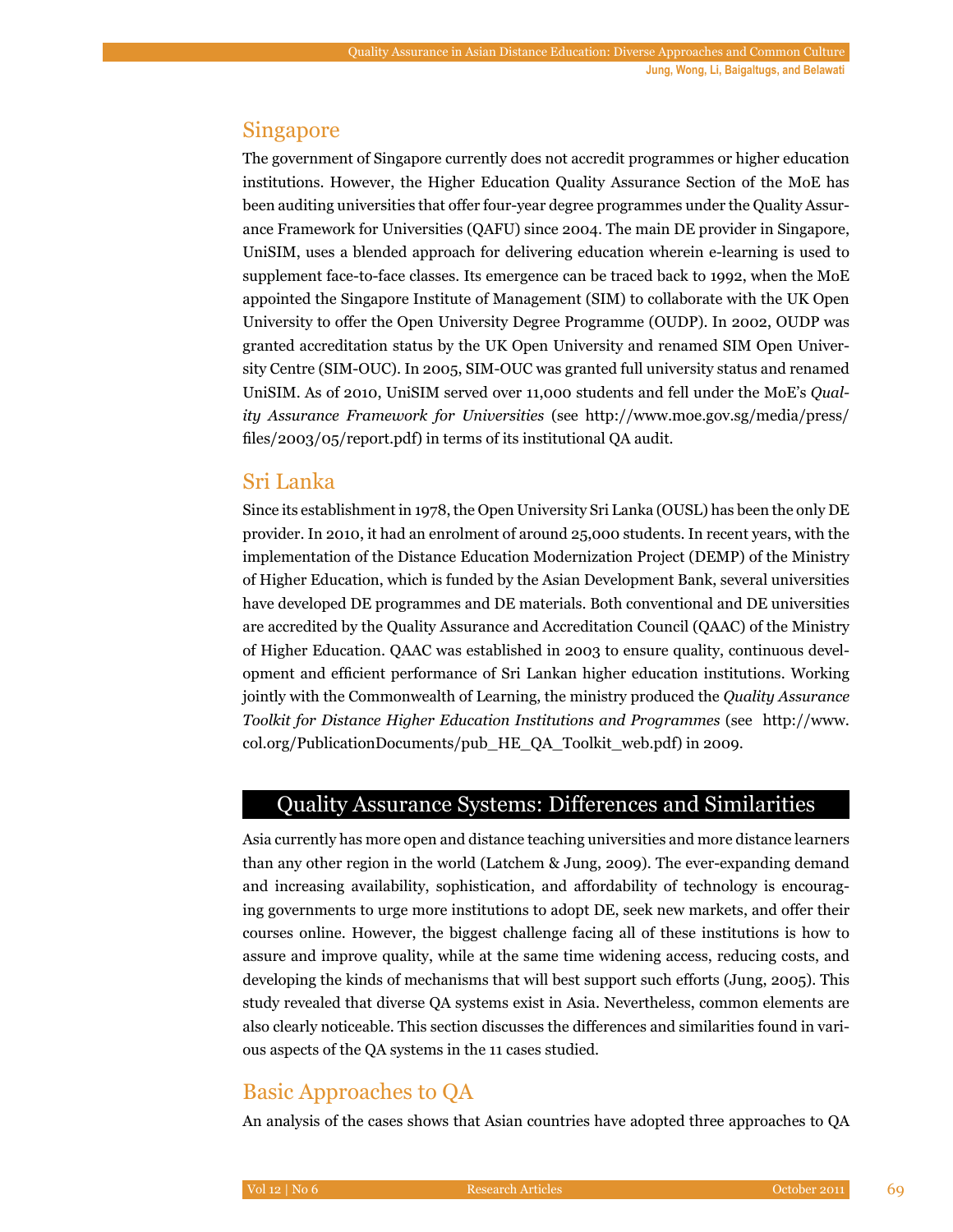#### in DE.

The first category, as exemplified by Hong Kong, Malaysia, Indonesia, Philippines, Singapore, and Sri Lanka, considers DE as an integral part of higher educational delivery and thus applies the same procedures and criteria to all types of educational provisions. Some show consideration toward the uniqueness of DE during the accreditation or auditing processes.

- Indonesia adjusted its accreditation instrument to accommodate the uniqueness of open and distance higher education programmes (the *Accreditation Instrument for Distance Education Study Programmes*) in evaluating DE programmes but does not have a separate accreditation process for purely DE and online programmes.
- The Philippines specifies DE accreditation criteria in the CHED Memorandum Order No. 27 (see <http://www.ched.gov.ph/chedwww/index.php/eng/Information/CHED>-Memorandum-Orders/2007-CHED-Memorandum-Orders) (Commission on Higher Education, 2005). This stipulated that only graduate-level programs with Level III accreditation could be offered at a distance, with the assumption being that undergraduate students need face-to-face contact with mentors and peers for optimal learning. However, CHED has authorized some institutions, including the University of the Philippines Open University, to offer undergraduate programmes at a distance and officially recognizes them.
- Sri Lanka encourages the use of the *Quality Assurance Toolkit for Distance Higher Education Institutions and Programmes* (see [http://www.col.org/PublicationDocu](http://www.col.org/PublicationDocuments/pub_HE_QA_Toolkit_web.pdf)[ments/pub\\_HE\\_QA\\_Toolkit\\_web.pdf](http://www.col.org/PublicationDocuments/pub_HE_QA_Toolkit_web.pdf)) in evaluating and improving QA systems and policies.
- Malaysian Qualifications Agency is currently in the process of developing the *Guideline to Good Practices for Open and Distance Learning,* which includes 177 benchmarked and enhanced performance indicators (PIs) across nine QA areas. The same nine areas are also used for the programme accreditation and institutional audit of conventional institutions.
- Hong Kong and Singapore use common guidelines and standards for both conventional and DE institutions.

The second category, covering countries such as China, India, and Korea, acknowledges the distinctive features of DE and thus applies different QA procedures and criteria.

In China, while conventional higher education is evaluated by the General Higher Education Office, DE/e-learning institutions, including OUSC and online colleges, are managed and evaluated by the Distance and Continuing Education Office within the Department of Higher Education of MoE by applying different QA criteria and procedures from those used in conventional institutions.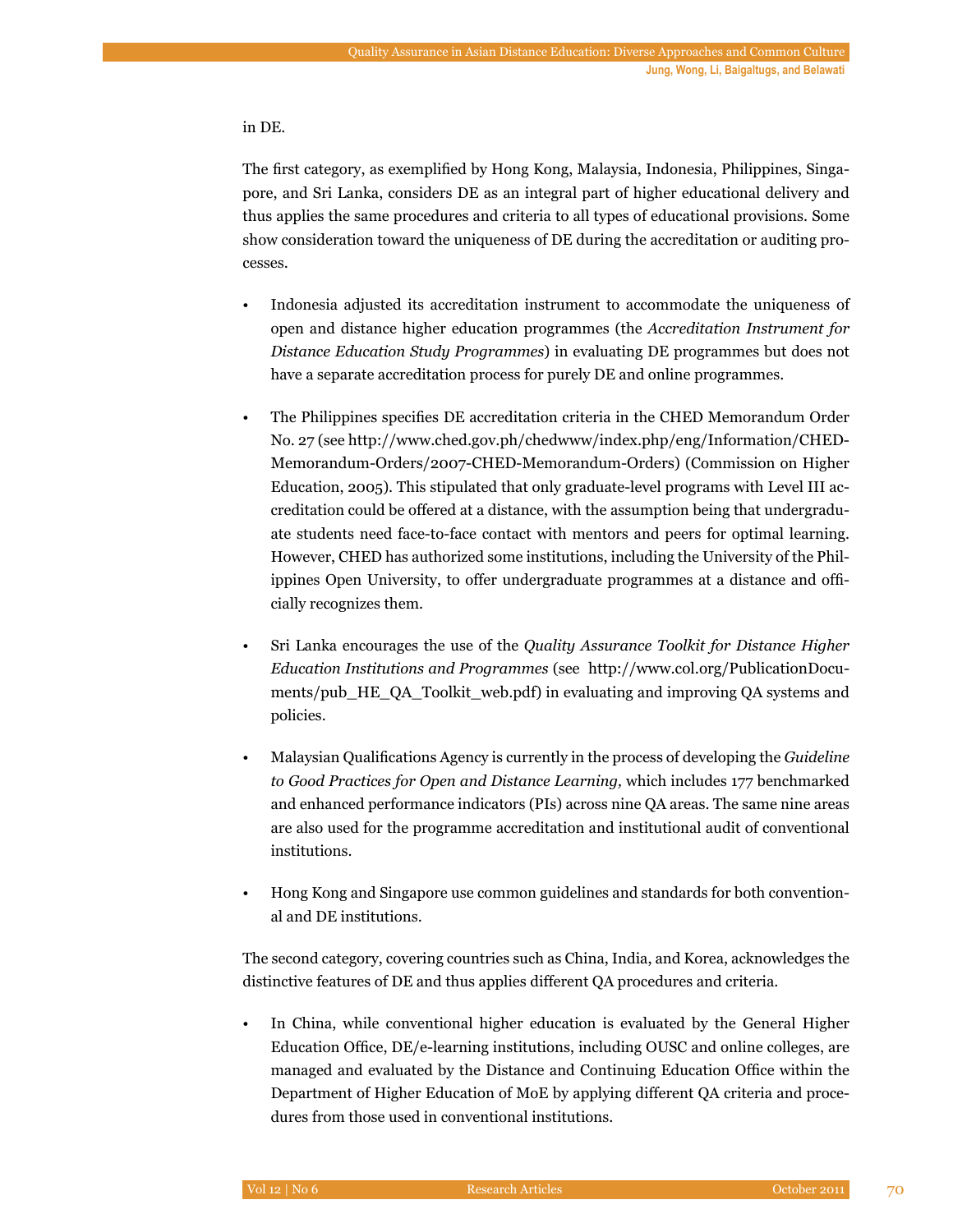- In India, the DEC oversees QA for DE. In 2009, a *New Policy on Distance Learning in Higher Education* (see <http://www.education.nic.in/dl/PolicyDraft-DL.pdf>) was introduced, under which all new DE programmes must not only be approved by the DEC but also accredited by the National Board of Accreditation.
- In Korea, KERIS has managed the evaluation of cyber universities using a QA framework that is different from that used for conventional institutions. In the future, however, KCUE and/or other agencies that acquire the government's recognition as an accreditation agency may be put in charge of the quality auditing and accreditation of DE institutions.

The third category, which covers countries like Japan and Mongolia, has yet to determine its position or is in the process of developing QA procedures and criteria considerate of the distinctive features of DE.

# Purposes of QA

Brennan (1999) has suggested seven purposes for QA in higher education: (1) ensuring accountability for public funds, (2) improving the quality of educational provision, (3) stimulating competition within and between institutions, (4) verifying the quality of new institutions, (5) assigning institutional status, (6) underwriting transfer of authority between the state and institutions, and (7) facilitating international comparisons.

In Asian countries, the common rationale behind the adoption of a QA system for DE is to ensure accountability and improve the quality of DE provision, although several other purposes for QA have also been observed.

To ensure public accountability and assign institutional status, accreditation is often adopted in several cases. *Accreditation* is the process of external assessment and peer review that determines whether an institution (or programme) qualifies for a certain status or to be recognized or certified as having met certain requirements. The result of accreditation is that an institution or programme either receives or does not receive accreditation. Accreditation for DE institutions or programmes takes place in Hong Kong, India, Indonesia, Japan, Korea, Malaysia, and the Philippines.

Under the aim of improving the quality of DE provision, academic audits are frequently used. *Academic audits* focus on the processes that an institution has in place to ensure quality. Typically, documents to be submitted include a critical self-analysis report and an external review verifying the self-report via an onsite visit prior to recommendations being made for improvement. A subsequent monitoring process is also put in place. Academic audits ask, "How well are you doing what you say you are doing?" They adopt either performance indicators that are developed and collected at the institutional level or standardized national performance indicators against which institutions are audited. In Asian DE, the regulatory authorities in China, Hong Kong, Japan, Korea, Malaysia, Sri Lanka, and Singapore conduct periodic academic audits. QA also focuses on verifying the quality of new institutions and stimulating competition between DE institutions. This is particularly true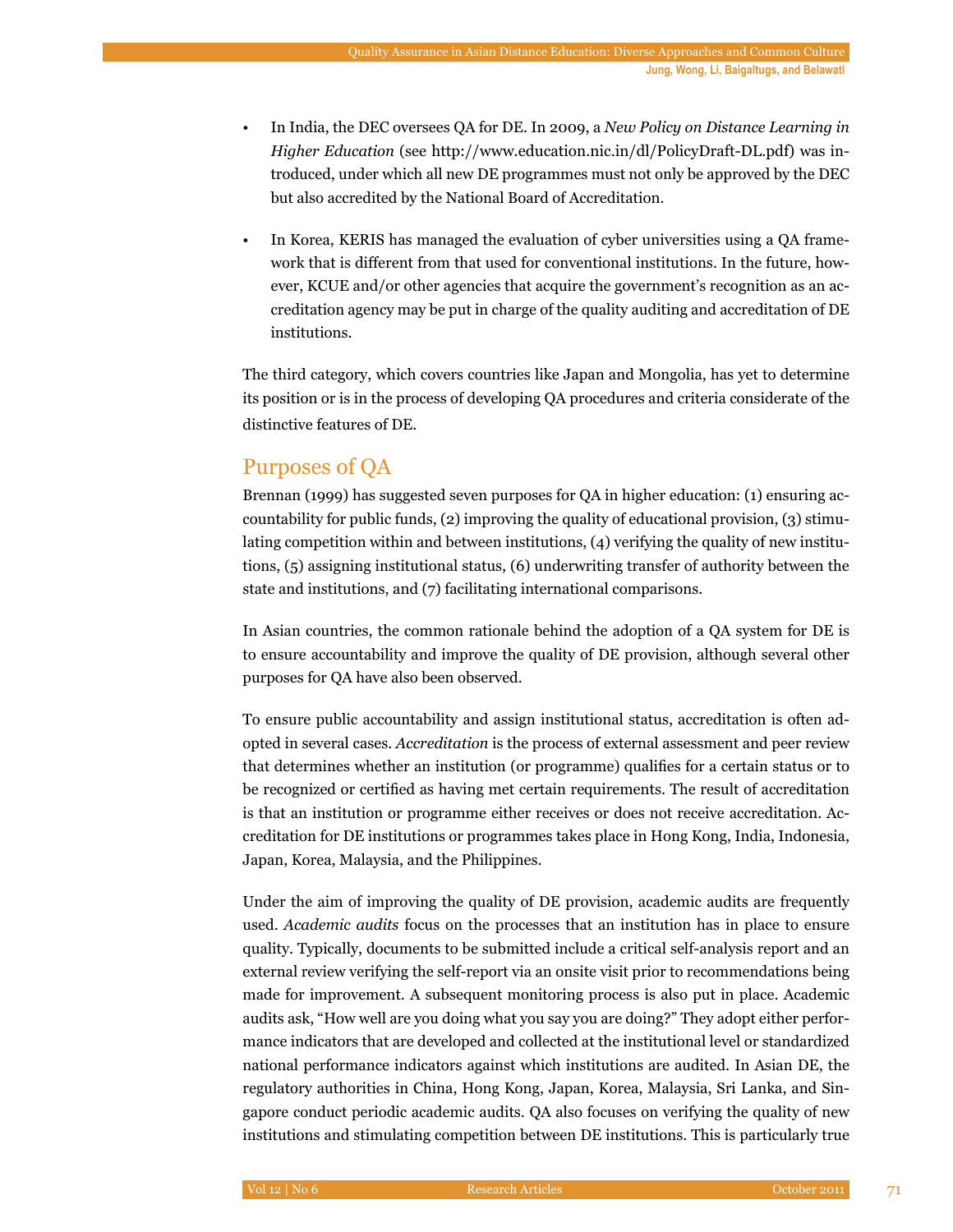in China, Korea, and Malaysia, where conventional universities are increasingly providing private DE.

To stimulate competition within and between institutions, *performance-based funding* has been adopted in a few cases. Performance-based funding ties public funding to the performance of an institution or a programme. In the case of Indonesia, Sri Lanka, and Korea, the outcomes of accreditation or academic audits are directly or indirectly linked to governments' funding decisions.

To provide valuable information that allows the public and policy makers to make decisions and reflect on the customer-oriented focus of DE provision, several countries have made moves to publicly disclose QA information. *Performance reporting* refers to a QA approach that makes reports on institutional performance available to the public and submits them to government and/or QA authorities. While most Asian countries make the reports public, some countries, such as China, Indonesia, Japan, the Philippines, and Sri Lanka, disclose either the final outcome on the status of accreditation or audits only or limit sharing of the reports to those within institutions and QA authorities.

In the cases of Singapore and Hong Kong, where self-accreditation has been adopted, QA provides the basis for underwriting the transfer of authority between the government and institutions.

# Regulatory QA Frameworks

There exist different types of regulatory frameworks for QA in DE.

- In China and Singapore, the government (MoE) directly regulates QA measures for DE institutions or programmes.
- In Hong Kong, India, Korea, Malaysia, and Sri Lanka, a government QA agency regulates QA in DE.
- Some QA bodies (Korea's KERIS, Indonesia's BAN-PT) are governmental initiatives, and others, as in India, are quasi-governmental structures where the QA agency has a close relationship with the government but is administered by autonomous governing structures. In Indonesia, QA in higher education is enforced both through self-evaluation monitored directly by the Ministry of National Education and accreditation by an independent accreditation agency (BAN-PT).
- In the Philippines, both technical panels organized by a government-operated QA agency and membership-based agencies or professional associations are responsible for QA.
- In Japan's case, three non-governmental membership-based agencies with government recognition regulate QA of higher education institutions.

In Asia, the regulatory approaches covering accreditation and/or academic audits for DE

| Vol 12   No $6$ | Research Articles | October 2011 | $\overline{\mathbf{a}}$ |
|-----------------|-------------------|--------------|-------------------------|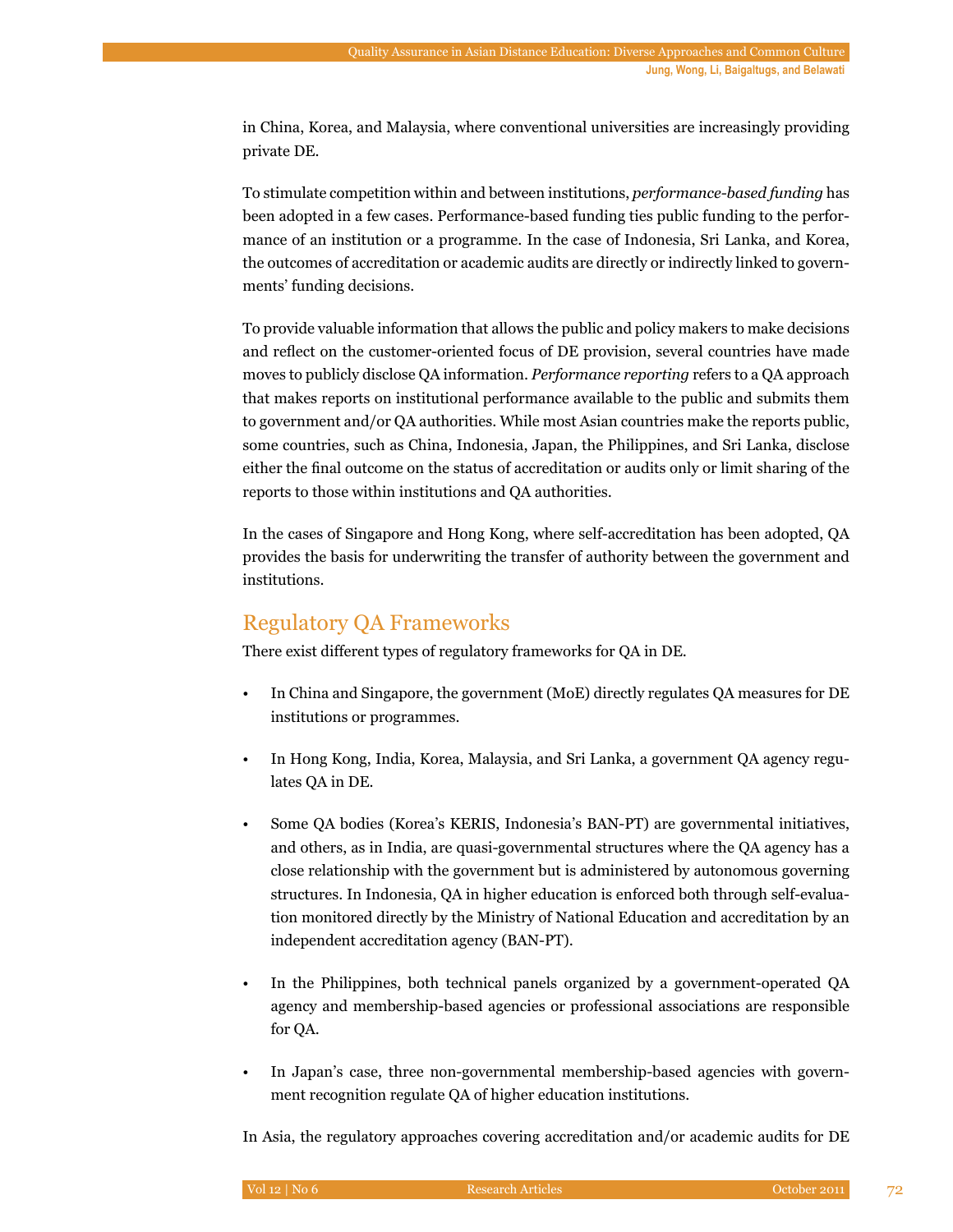institutions/programmes can be either mandatory or voluntary.

- In Hong Kong, Indonesia, India, Mongolia, and the Philippines, accreditation and/or institutional audits are conducted on a voluntary basis, and the outcomes of QA processes are not directly linked to government funding. However, in the case of India and Mongolia, special development funds or government scholarships are given only to accredited institutions.
- In other countries, such as China, Japan, Korea, Malaysia, and Singapore, accreditation and/or periodic audits are mandatory. In China, online institutions that fail to pass their annual academic audit are not allowed to recruit students the following year. In Korea's case, the outcomes of QA activities are directly linked to financial and administrative support from the government. Japan, Malaysia, and Singapore do not link the QA results to governmental funding decisions, but Malaysia links the outcome to a rating system, as well as to levels of institutional autonomy in the case of public universities.

Table 1 outlines these features of the QA regulatory agencies/units in selected Asian countries/territories.

Table 1

| Country                  | QA Regulatory<br>Agency/Unit                                                                                 | <b>QA Purposes</b>                                                                                                        | Compulsory<br>vs. Voluntary | Published QA<br>Guidelines for<br>DE | Coverage                                                      |
|--------------------------|--------------------------------------------------------------------------------------------------------------|---------------------------------------------------------------------------------------------------------------------------|-----------------------------|--------------------------------------|---------------------------------------------------------------|
| China                    | Distance and Con-<br>tinuing Education<br>Office of Higher<br><b>Education De-</b><br>partment of MOE        | Institution ac-<br>creditation and<br>Academic audit;<br>Limited perfor-<br>mance reporting                               | Compulsory,<br>every year   | No                                   | All OUSC institu-<br>tions and 68 on-<br>line colleges        |
| Hong Kong<br>SAR (China) | Hong Kong<br>Council for Ac-<br>creditation of<br>Academic and Vo-<br>cational Qualifica-<br>tions (HKCAAVQ) | Programme ac-<br>creditation and<br>Academic audit<br>(same as institu-<br>tion review);<br>Full performance<br>reporting | Voluntary                   | No                                   | Both conventional<br>DE<br>institu-<br>and<br>tion/programmes |

#### *Features of QA Regulatory Accreditation Agencies in 11 Asian Countries/Territories*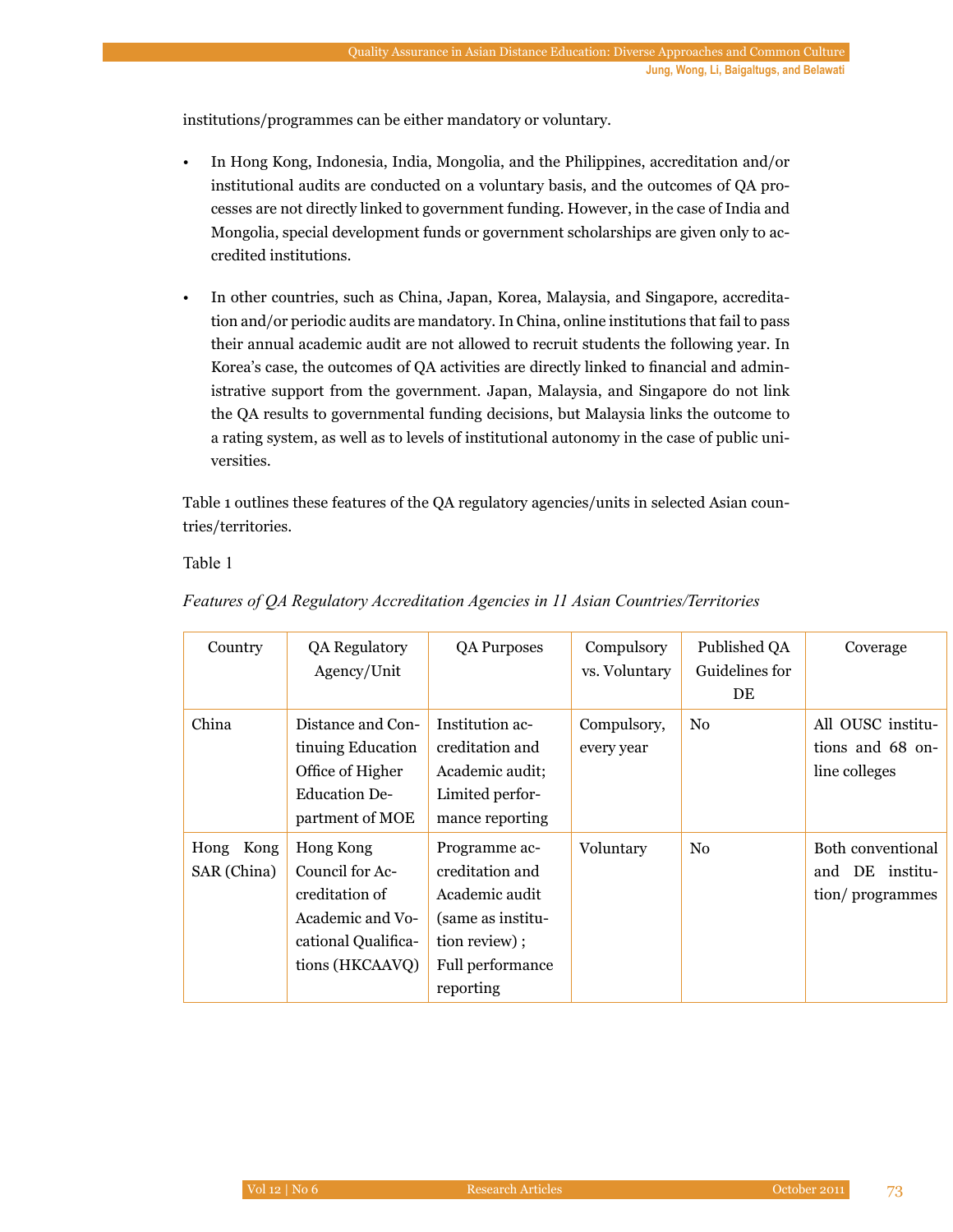**Jung, Wong, Li, Baigaltugs, and Belawati**

| India     | Distance Edu-<br>cation Council<br>(DEC)                                                   | Institution ac-<br>creditation; Full<br>performance<br>reporting                                                      | Voluntary                                                                                 | <b>DEC</b> Handbook<br>on Assessment<br>and Accredita-<br>tion of Open &<br>Distance Learn-<br>ing Institutions | institutions<br>DE<br>only                                |
|-----------|--------------------------------------------------------------------------------------------|-----------------------------------------------------------------------------------------------------------------------|-------------------------------------------------------------------------------------------|-----------------------------------------------------------------------------------------------------------------|-----------------------------------------------------------|
| Indonesia | National Accredi-<br>tation Board of<br><b>Higher Education</b><br>(BAN-PT)                | Programme<br>accreditation;<br>Performance-<br>based funding;<br>Limited perfor-<br>mance reporting                   | Voluntary                                                                                 | Accreditation<br>Instrument for<br>Distance Edu-<br>cation Study<br>Programmes                                  | Both convention-<br>al and DE pro-<br>grammes             |
| Japan     | National Institute<br>of Academic De-<br>grees and Univer-<br>sity Evaluation<br>(NIAD-UE) | Institution accred-<br>itation; Academic<br>audit; Limited<br>performance re-<br>porting                              | Compulsory,<br>every 7 years                                                              | N <sub>0</sub>                                                                                                  | Both conventional<br>and DE institu-<br>tions             |
|           | Japanese Univer-<br>sity Accredita-<br>tion Association<br>(JUAA)                          | Institution accred-<br>itation; Academic<br>audit; Limited<br>performance re-<br>porting                              | Compulsory,<br>every 7 years                                                              | N <sub>0</sub>                                                                                                  | Both conventional<br>and DE institu-<br>tions             |
|           | Japanese Institute<br>for Higher Educa-<br>tion Evaluation<br>(JHEE)                       | Institution accred-<br>itation; Academic<br>audit; Limited<br>performance re-<br>porting                              | Compulsory,<br>every 7 years                                                              | No                                                                                                              | Both conventional<br>institu-<br>and DE<br>tions          |
| Korea     | Korean Council<br>for University Ed-<br>ucation (KCUE)                                     | Institution ac-<br>creditation;<br>Academic audit;<br>Performance-<br>based funding;<br>Full performance<br>reporting | Compulsory,<br>every 5 years<br>(Self evalua-<br>tion: Com-<br>pulsory,<br>every 2 years) | N <sub>0</sub>                                                                                                  | Both conventional<br>universi-<br>4-year<br>ties and KNOU |
|           | Korea Education<br>and Research In-<br>formation Service<br>(KERIS)                        | Institution ac-<br>creditation;<br>Academic audit;<br>Performance-<br>based funding;<br>Full performance<br>reporting | Compulsory,<br>every 2 years                                                              | Cyber Univer-<br>sity Evaluation<br>Handbook                                                                    | 18 cyber universi-<br>ties                                |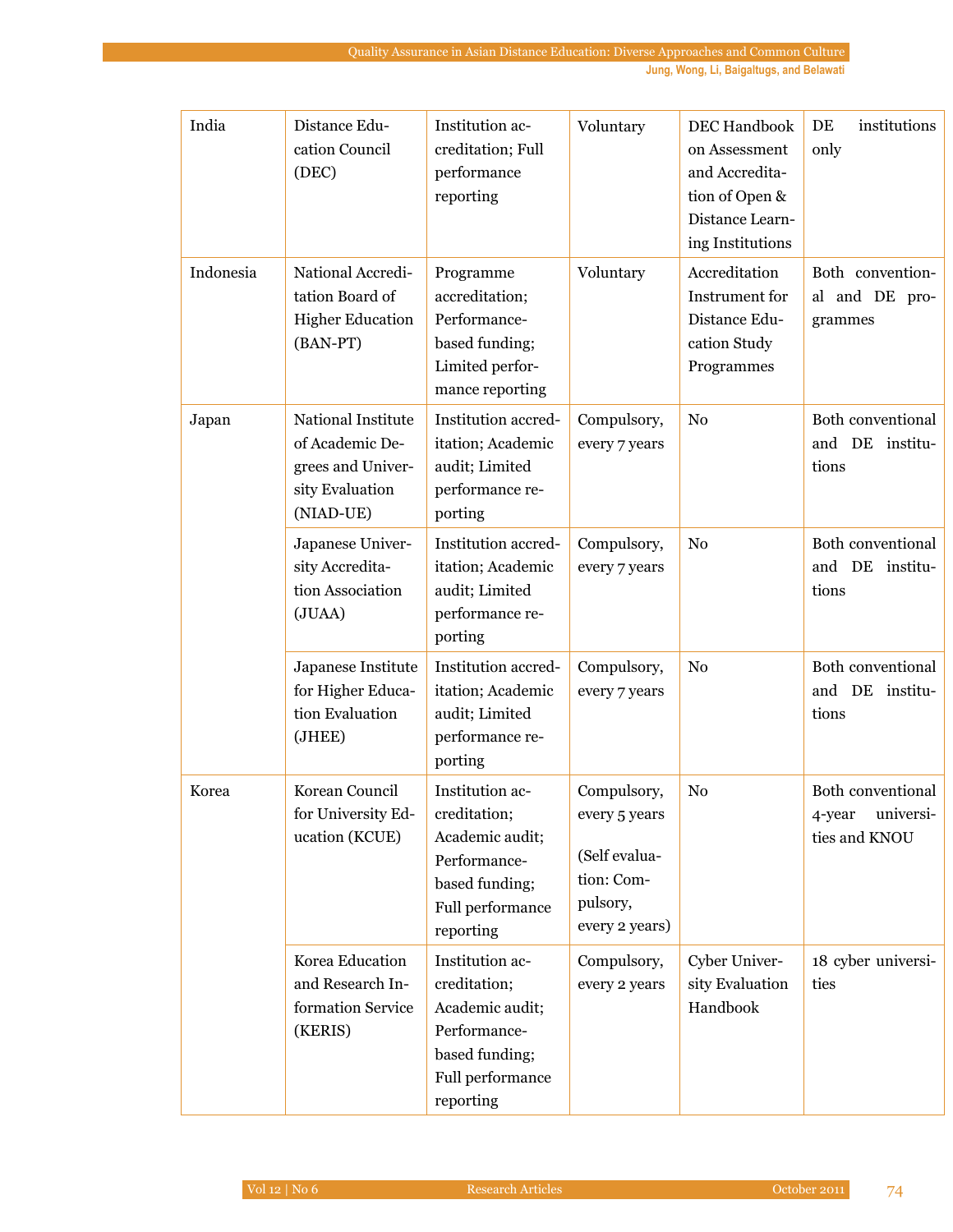| Malaysia    | Malaysian Quali-<br>fications Agency<br>(MQA)                                                                                                                                                                  | Programme<br>accreditation;<br>Academic audit;<br>Full performance<br>reporting                                                        | Compulsory,<br>every 5 years                                                | Guideline to<br>Good<br>Practices for<br>Open and Dis-<br>tance Learning                                    | <b>Both conventional</b><br>and DE pro-<br>grammes                                  |
|-------------|----------------------------------------------------------------------------------------------------------------------------------------------------------------------------------------------------------------|----------------------------------------------------------------------------------------------------------------------------------------|-----------------------------------------------------------------------------|-------------------------------------------------------------------------------------------------------------|-------------------------------------------------------------------------------------|
| Mongolia    | Mongolian Na-<br>tional Council<br>for Education<br>Accreditation<br>(MNCEA)                                                                                                                                   | <b>Institution Ac-</b><br>creditation                                                                                                  | Voluntary                                                                   | N <sub>0</sub>                                                                                              | Conventional<br>institutions only                                                   |
| Philippines | Institution/Pro-<br><b>Accrediting Asso-</b><br>ciation of Char-<br>gramme accredi-<br>tation; Limited<br>tered Colleges and<br>Universities of the<br>performance re-<br>Philippines (AAC-<br>porting<br>CUP) |                                                                                                                                        | Voluntary<br>$(3-5$ years<br>depending on<br>the accredita-<br>tion status) | N <sub>0</sub>                                                                                              | Public institu-<br>tions/pro-<br>grammes only                                       |
|             | Philippines<br>Accrediting<br>Association of<br>Schools, Colleges<br>and Universities<br>(PAASCU)                                                                                                              | Institution/Pro-<br>gramme accredi-<br>tation; Limited<br>performance re-<br>porting                                                   | Voluntary<br>$(3-5$ years<br>depending on<br>the accredita-<br>tion status) | CHED QA Sys-<br>tem for DE                                                                                  | Both public and<br>private, conven-<br>tional and DE<br>institutions/<br>programmes |
| Singapore   | <b>MOE's Quality</b><br><b>Assurance Frame-</b><br>work for Universi-<br>ties (QAFU)                                                                                                                           | Academic audit;<br>Full performance<br>reporting                                                                                       | Compulsory,<br>every 4 years                                                | N <sub>0</sub>                                                                                              | Both conven-<br>tional and DE<br>institutions/<br>programmes                        |
| Sri Lanka   | <b>Quality Assurance</b><br>and Accredita-<br>tion Council of<br>the UGC/Minis-<br>try of Education<br>(QAAC)                                                                                                  | Institution/<br>Programme<br>accreditation;<br>Academic audit;<br>Performance-<br>based funding;<br>Limited perfor-<br>mance reporting | Compulsory,<br>every 5 years                                                | Quality Assur-<br>ance Toolkit<br>for Distance<br>Higher Edu-<br>cation Insti-<br>tutions and<br>Programmes | Both conven-<br>tional and DE<br>institutions/<br>programmes                        |

# QA Methods and Procedures

The QA regulatory systems practiced in the 11 Asian countries/territories generally adopt both internal and external reviews and follow four common procedures.

*1. Review based on pre-determined QA criteria*: A set of QA standards and criteria determined by the government or the QA agency are applied to all institutions or pro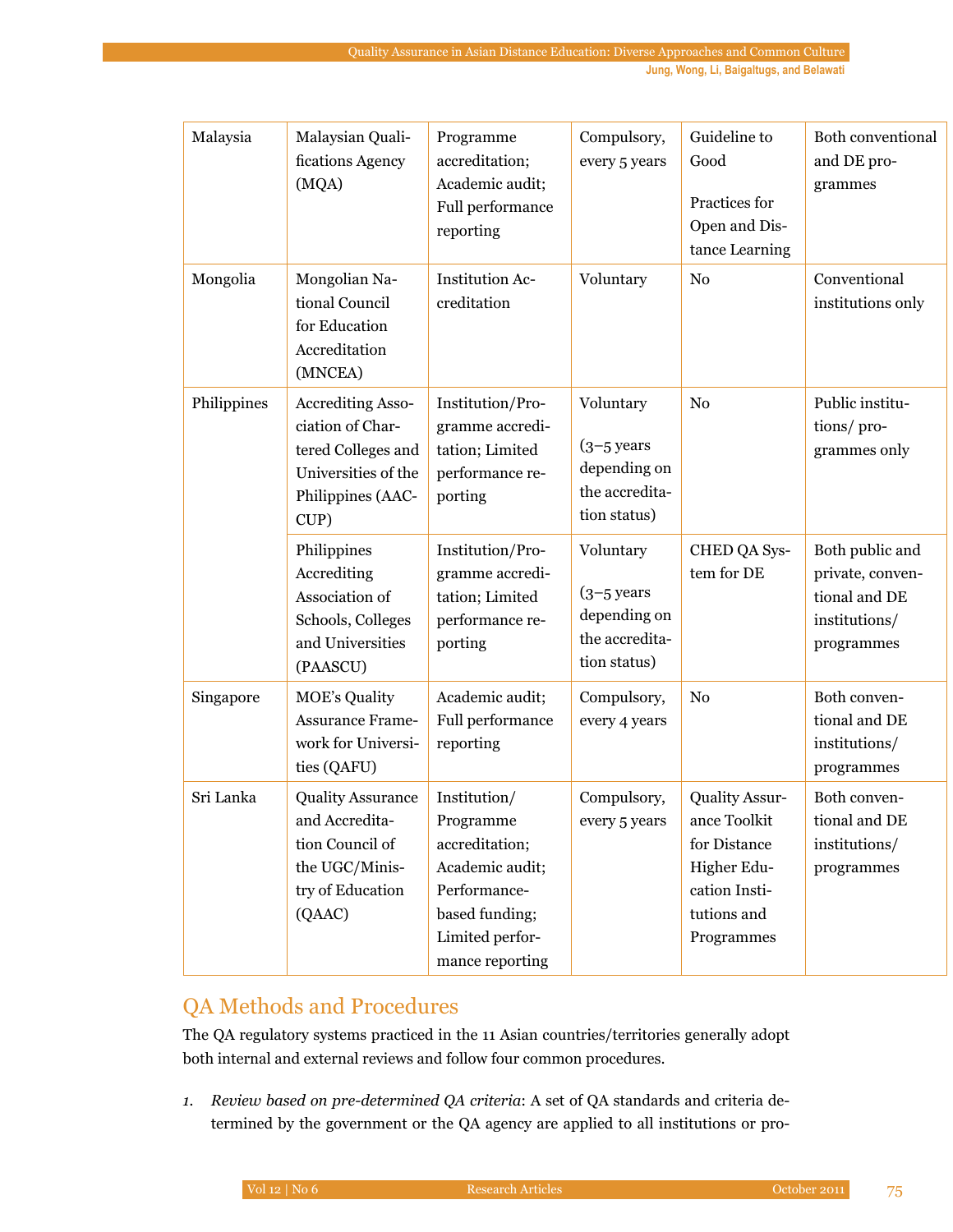grammes. In developing the standards and criteria, nationwide consultations with experts are often sought.

- *2. Self-assessment (self-study, self-evaluation)*: The institution (or programme) undergoing the accreditation/academic audit process is required to conduct a self-assessment and report on how it meets the predetermined standards or criteria.
- *3. External review (peer review)*: A team of external peers constituted by the QA agency analyzes the submitted documents, including the self-assessment report of the institution/programme, and validates the claims made in the report, generally by visiting the institution.
- *4. Final decision by the QA/accreditation agency*: Based on the results of the self-assessment and external review, the QA agency makes a final decision.

Some QA agencies (e.g., Japan's NIAD-UE and Mongolia's MNCEA) assist the institutions by providing training on how to prepare a good self-assessment report. Many agencies provide training for external reviewers. In the case of India's DEC, an institution's readiness is assessed before it is put through the formal QA process.

# QA Standards and Criteria

The study revealed that in places where there is a QA system for DE, the QA criteria or guidelines for self-assessment and external review are often specified to cover input, process, and output variables in most if not all of the 12 key areas listed below:

- 1. Vision, mission, values, and/or goals;
- 2. Assessment and evaluation;
- 3. Educational resources;
- 4. Leadership, governance, and administration;
- 5. Finance;
- 6. IT infrastructure;
- 7. Teaching and learning;
- 8. Curriculum and course development;
- 9. Student support;
- 10. Faculty and staff;
- 11. Internal QA system;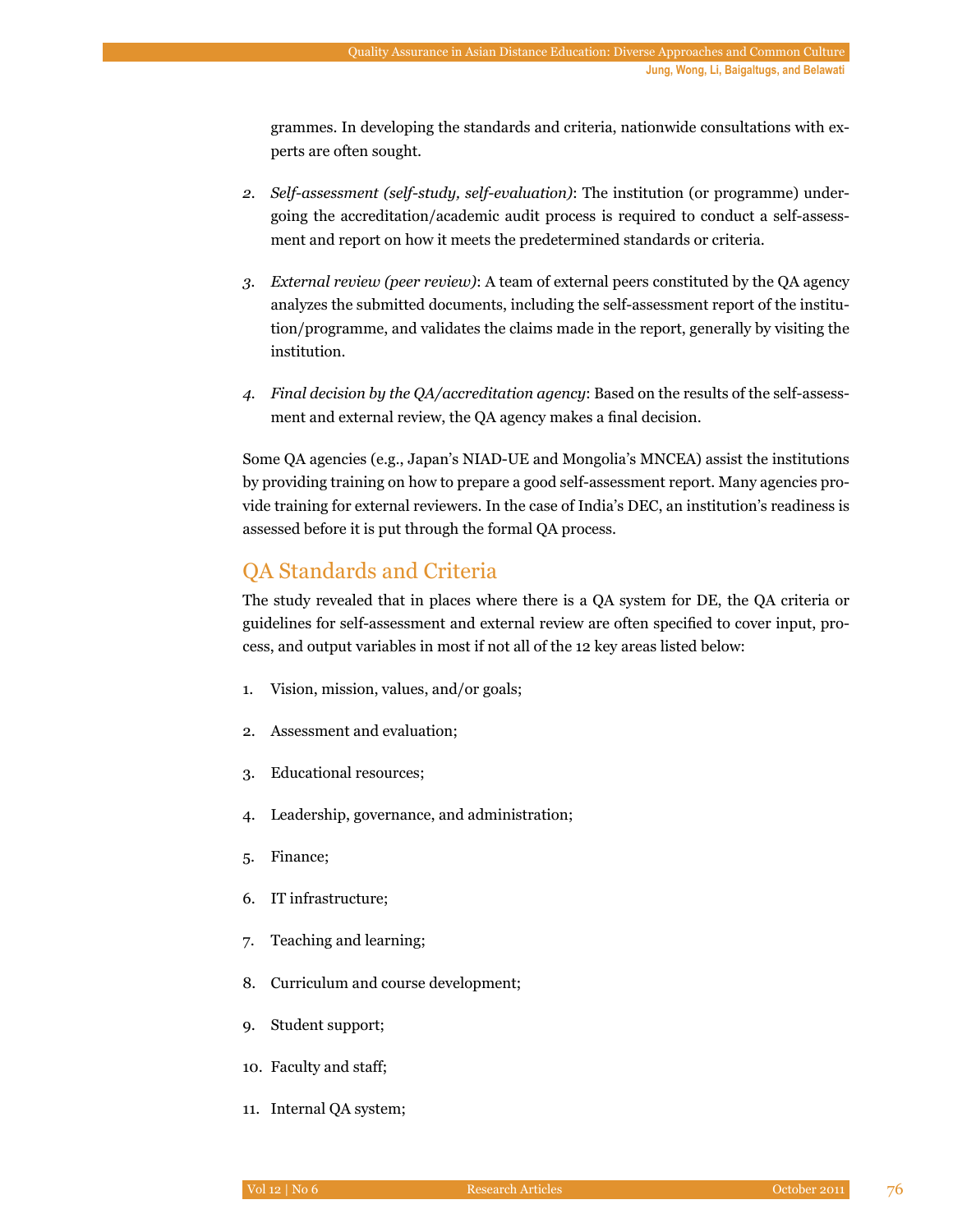#### 12. Research.

Hong Kong, Indonesia, Japan, Malaysia, the Philippines, Singapore, and Sri Lanka apply the same QA criteria for both conventional and distance institutions/programmes. In Mongolia, these QA criteria are applied only to conventional universities. China, India, and Korea have developed specific QA criteria for DE. Table 2 reveals the following:

- Vision, mission, values and/or goals, assessment and evaluation, educational resources, teachingand& learning, curriculum and course development, and student support are included as QA areas in all 11 cases;
- QA areas like leadership, governance and administration, finance, faculty and staff, and research are included in all cases except in China and the Philippines;
- IT infrastructure is an important QA concern for Hong Kong, India, Indonesia, and Korea, whereas other countries do not assess this area aside from generically under learning support;
- Hong Kong, Indonesia, Japan, the Philippines, and Sri Lanka assess whether or not DE institutions operate an internal QA system, while others do not;
- In the case of Sri Lanka, the *Quality Assurance Toolkit for Distance Higher Education Institutions and Programmes* lists performance indicators for distance higher education institutions under ten QA criteria, and those of programmes under six criteria that represent the various dimensions of DE practice; these performance indicators are designed to enable institutions to (a) conduct a self-assessment of the performance of their processes in order to make the adjustments and changes necessary for qualitative improvement, and (b) monitor the processes for continuous learning and ongoing improvement.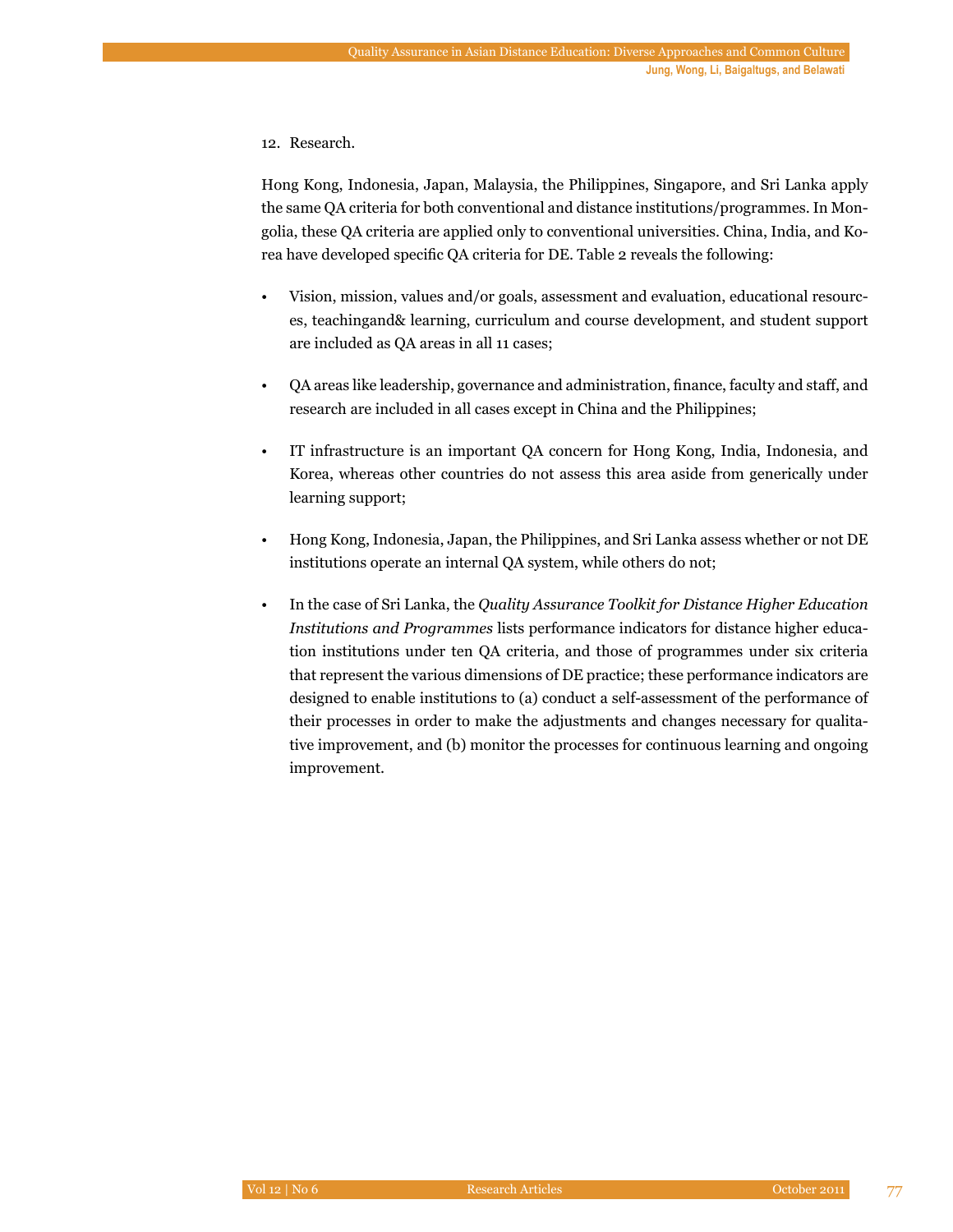#### Table 2

| QA Areas                                     | Countries/Territories |                                       |              |              |              |              |              |              |              |              |              |
|----------------------------------------------|-----------------------|---------------------------------------|--------------|--------------|--------------|--------------|--------------|--------------|--------------|--------------|--------------|
|                                              | China                 | Hong<br>Kong<br><b>SAR</b><br>(China) | India        | Indonesia    | Japan        | Korea        | Malaysia     | Mongolia     | Philippines  | Singapore    | Sri<br>Lanka |
| Vision,<br>Mission,<br>Values &<br>Goals     | $\checkmark$          | $\checkmark$                          | $\checkmark$ | $\checkmark$ | $\checkmark$ | $\checkmark$ | $\checkmark$ | $\checkmark$ | $\checkmark$ | $\checkmark$ | ✓            |
| Assessment &<br>Evaluation                   | $\checkmark$          | $\checkmark$                          | $\checkmark$ | $\checkmark$ | $\checkmark$ | $\checkmark$ | $\checkmark$ | $\checkmark$ | $\checkmark$ | $\checkmark$ | ✓            |
| Educational<br>Resources                     | $\checkmark$          | $\checkmark$                          | $\checkmark$ | $\checkmark$ | $\checkmark$ | $\checkmark$ | $\checkmark$ | $\checkmark$ | $\checkmark$ | $\checkmark$ | ✓            |
| Leadership,<br>Governance,<br>Administration |                       | $\checkmark$                          | $\checkmark$ | $\checkmark$ | $\checkmark$ | $\checkmark$ | $\checkmark$ | $\checkmark$ | $\checkmark$ | $\checkmark$ | ✓            |
| Financial<br>Resources                       |                       | $\checkmark$                          | $\checkmark$ | $\checkmark$ | $\checkmark$ | $\checkmark$ | $\checkmark$ | $\checkmark$ |              | $\checkmark$ | ✓            |
| $\operatorname{IT}$<br>Infrastructure        |                       | $\checkmark$                          | $\checkmark$ | $\checkmark$ |              | $\checkmark$ |              |              |              |              |              |
| Teaching &<br>Learning                       | $\checkmark$          | $\checkmark$                          | $\checkmark$ | $\checkmark$ | $\checkmark$ | $\checkmark$ | $\checkmark$ | $\checkmark$ | $\checkmark$ | $\checkmark$ | ✓            |
| Curriculum<br>& Course<br>Development        | $\checkmark$          | $\checkmark$                          | $\checkmark$ | $\checkmark$ | $\checkmark$ | $\checkmark$ | $\checkmark$ | $\checkmark$ | $\checkmark$ | $\checkmark$ | ✓            |
| Student<br>Support                           | $\checkmark$          | $\checkmark$                          | $\checkmark$ | $\checkmark$ | $\checkmark$ | $\checkmark$ | $\checkmark$ | $\checkmark$ | $\checkmark$ | $\checkmark$ | ✓            |
| Faculty & Staff                              | $\checkmark$          | ✓                                     | ✓            | ✓            | $\checkmark$ | $\checkmark$ | $\checkmark$ | ✓            |              | $\checkmark$ | ✓            |
| Internal QA<br>System                        |                       | $\checkmark$                          |              | $\checkmark$ | $\checkmark$ |              |              |              | $\checkmark$ |              | ✓            |
| Research                                     |                       | $\checkmark$                          | $\checkmark$ | $\checkmark$ | $\checkmark$ | $\checkmark$ | $\checkmark$ | $\checkmark$ |              | $\checkmark$ | ✓            |

#### *Key QA Areas for DE in 11 Asian Countries/Territories*

# International Accreditation

Several DE institutions in Asia have obtained accreditations from international agencies. Among the 11 cases in this study, several online education colleges in China and Indonesia's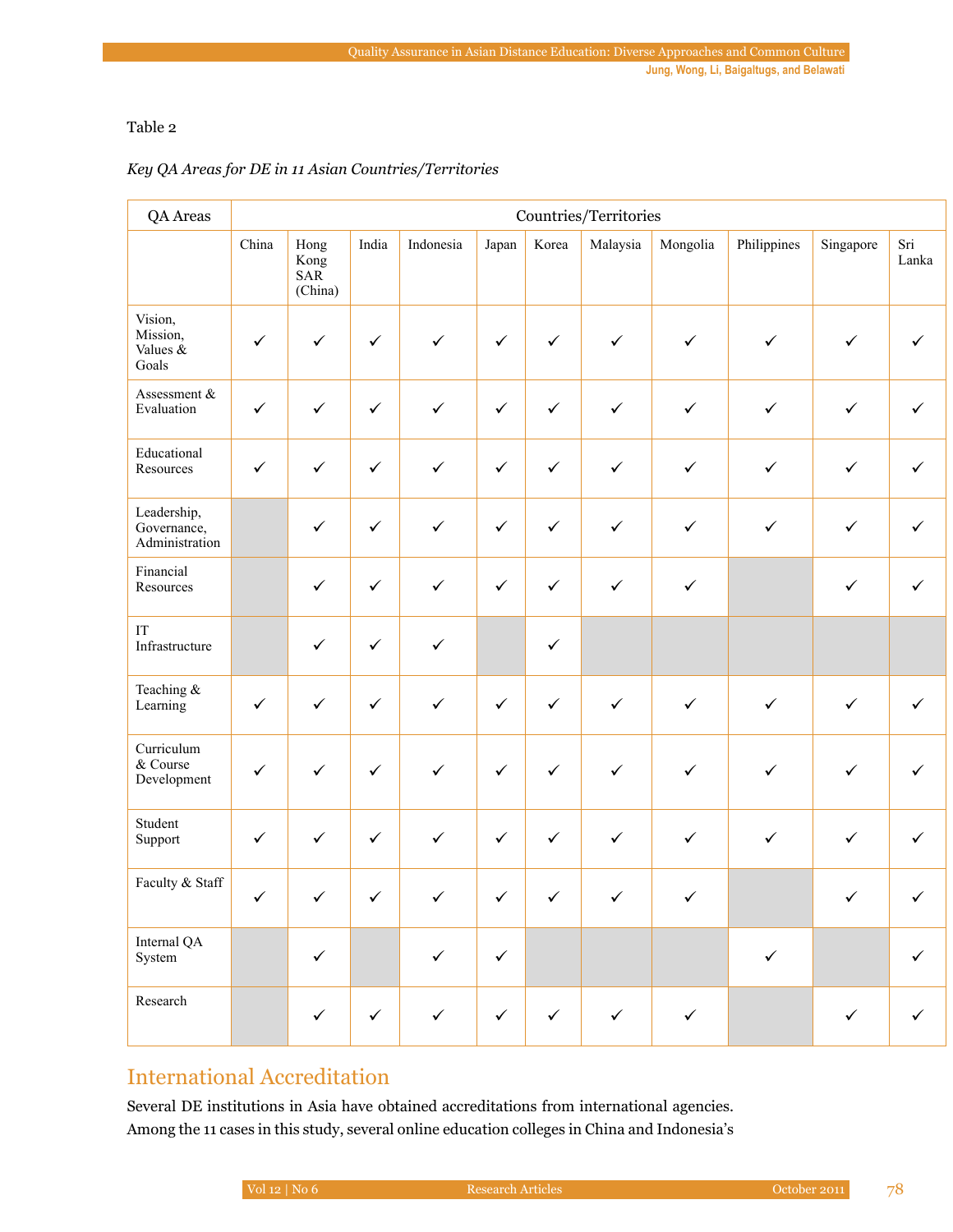UT have obtained ISO 9001. A panel from the International Council for Open and Distance Education (ICDE) has also reviewed UT. The purpose of the ICDE quality review is to boost public confidence in the quality of the standards and services provided to students in DE. The quality review does not involve a review of academic standards of courses or qualifications. It assumes that institutions will be operating within the overall national and/or state legislation as well as within the guidelines that are applicable to them at any given time. Thus, the aims of an ICDE review are to satisfy the public interest in knowing that an institution is (a) providing services to students of an acceptable quality and an appropriate standard in the context of national and regional standards, and (b) exercising its legal powers in a proper manner.

# **Conclusion**

The level of QA policy integration in an overall national QA in higher education policy framework varies across the 11 cases examined. The experience of these countries/territories that are at different stages of QA system development shows that the QA purpose, policy framework, methods, and instruments are tailored to each country's particular circumstances, as was argued in the ecological model of QA in DE (Jung, 2010) and supported by a survey conducted by the Asia Pacific Quality Network (APQN, 2008). But at the same time, it reveals that there are commonalities that connect the different QA efforts in the cases examined, including the following:

- working toward promoting a culture of quality within QA agencies and DE providers;
- positioning QA in the pursuit of self-improvement and public accountability of DE institutions;
- considering distinctive features of DE in QA frameworks or during evaluation processes;
- linking QA results to direct or indirect funding, levels of autonomy, or other supports;
- adopting both internal and external assessments; and
- making OA results public.

Overall, QA in DE is still at an early stage of development compared with QA in conventional higher education. QA in DE is still a relatively new concept in some countries/territories, and the different QA approaches described above reflect the differences in cultures, expectations, and stages of development. Each of these approaches has its own particular strengths and weaknesses, so it would be invidious to prescribe any single approach. However, in light of these findings, it is suggested that the following principles should underpin national QA policy directions and that without them there will be a considerable waste of resources and human potential in Asian DE.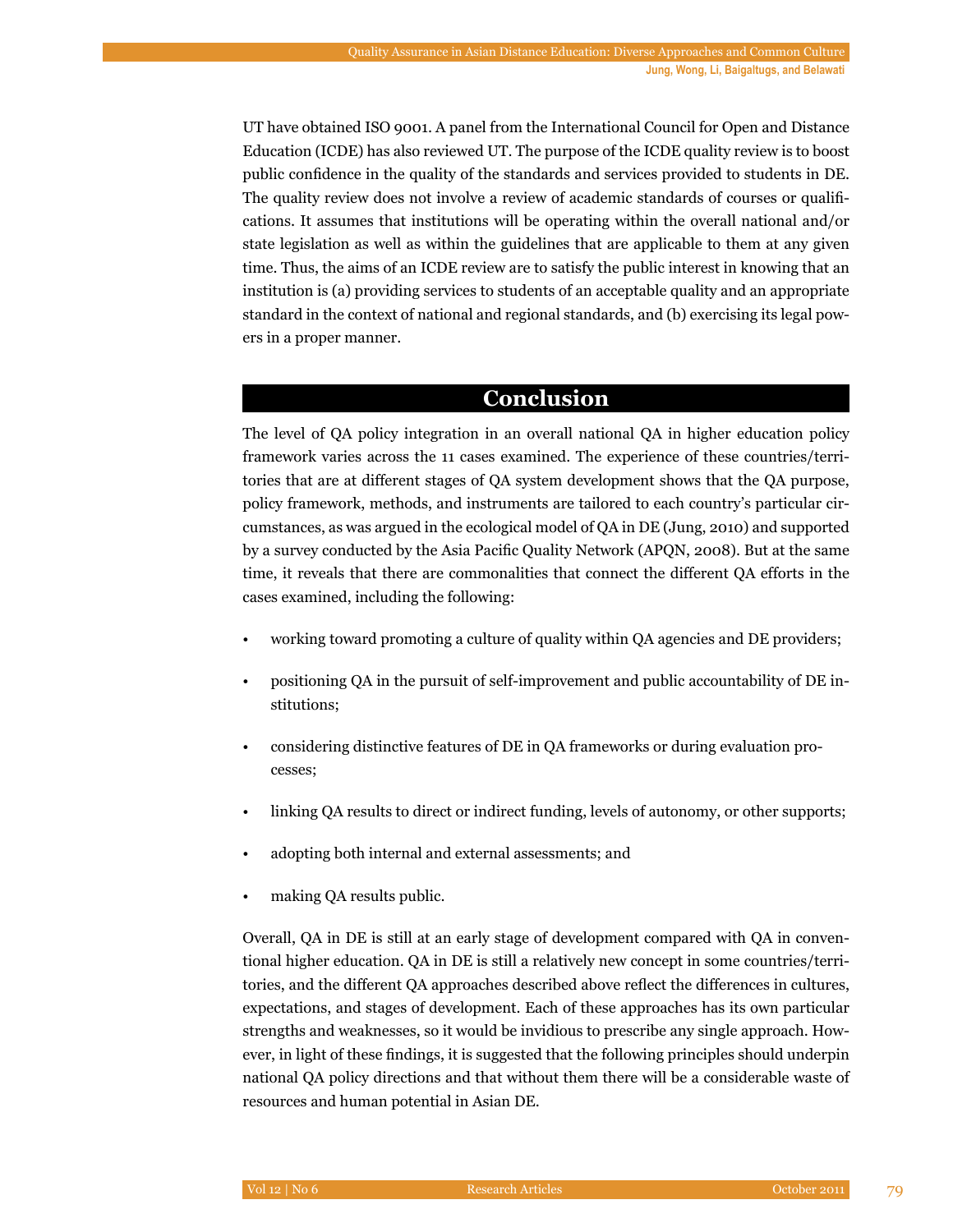- All nations should see QA in DE as an integral part of broader national, regional, and international QA frameworks, as argued by Jung and Latchem (2007), Saito (2009), and Stella and Gnanam (2004). In a cross-border DE context, learners can be distributed anywhere and education can be delivered to them wherever they are. In the nottoo-distant future, learners may take some part of their course from one university, and others from another university, and yet others from a third university within their own nation or beyond. To protect learners from the risks of low-quality programmes and education of limited national and international validity, QA policies in the DE of a nation should be linked to the broader national, regional, and international QA frameworks.
- Concerted efforts are needed from governments, national and regional QA bodies, and institutions regarding cross-border accreditation and QA in Asian DE. Charmonman (2008) observed that while all ASEAN countries are promoting e-learning, there are problems with cross-accreditation that need to be resolved for the sake of educational development and the free flow of skilled manpower. He suggests that all ASEAN governments should either grant recognition to all online degree programmes accredited by another ASEAN government or establish a commission to do this.
- With the convergence of conventional and distance educational methods, there should be no distinctions between QA in DE and conventional higher education or between elearning and face-to-face teaching. However, having said that, specific QA guidelines, criteria, or methods are needed for the various modes of delivery practiced in India, Indonesia, Korea, Malaysia, and Sri Lanka.
- The existence of a national QA framework would enable DE institutions to make QA an integral part of their institutional missions with respect to teaching and research and to promote a culture of quality in their institutions. Koul (2006) suggests the necessity of a "culture of quality" that is shared willingly by all staff members who both draw from and nurture it, links internal and external accountability, builds capacities in QA, and involves open and transparent management and communication. Such a culture entails questioning the status quo, admitting failures or underperformance, acknowledging the changes needed, and implementing these changes. Such behavioral change may well require a considerable paradigm shift in some of Asia's more hierarchical and bureaucratic institutions that currently only pay lip service to the idea of QA, but it is essential if DE is to deliver on its promises and be held in high regard (Latchem & Jung, 2009).
- Understanding the relative and value-laden nature of QA (Dondi, Moretti, & Nascimbeni, 2006), Asian governments, DE providers, and assessors should make an effort to understand distance learners' concerns and integrate their views when developing national and institutional QA policies because the success of DE typically relies to a greater extent on learners' motivation and engagement. This learner-centred QA framework has been studied and promoted in several different contexts, such as in Europe (Ehlers, 2004) and Asia (Jung, 2011).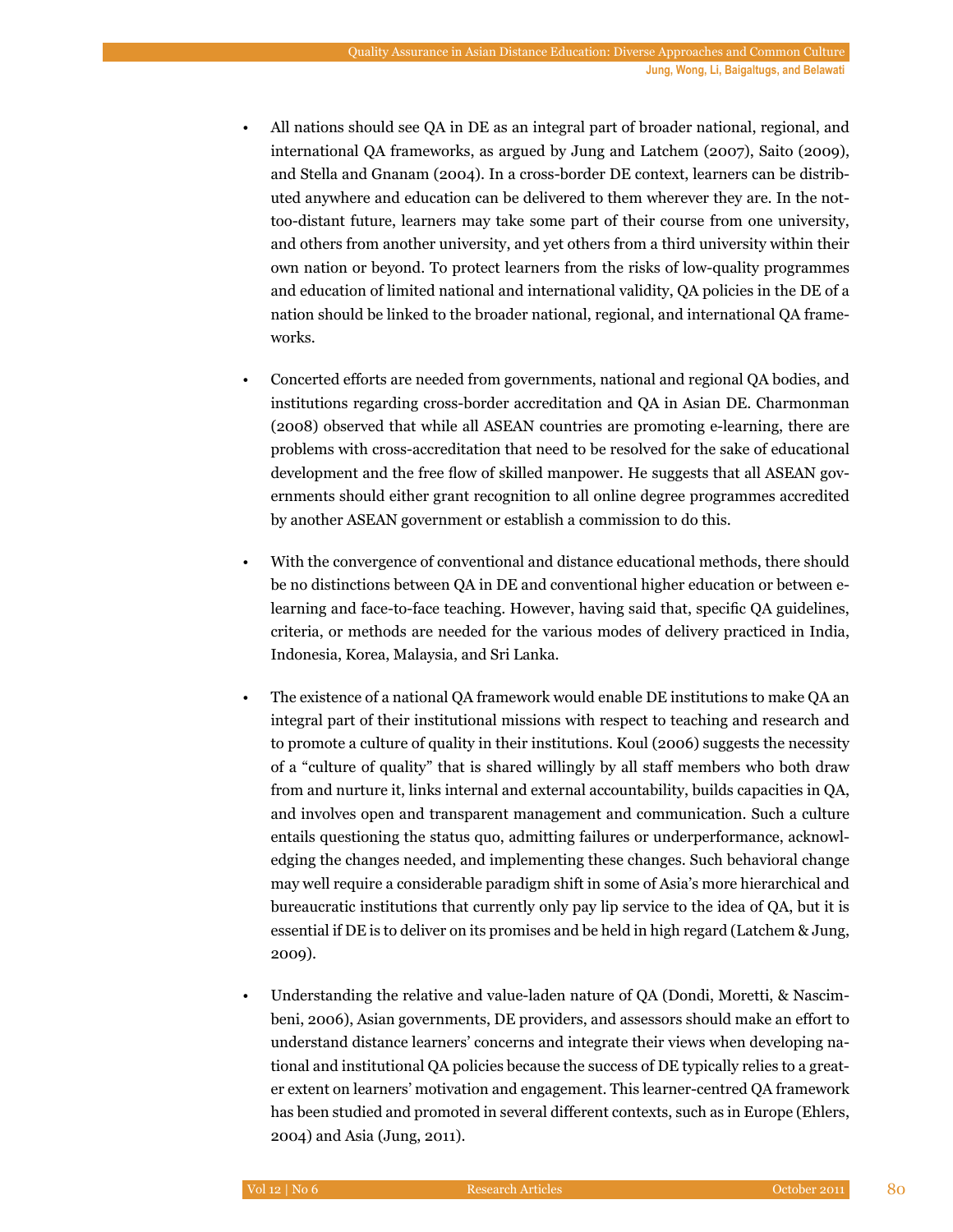• As COL (2009) and Shale and Gomes (1998) argue, quality key performance indicators (Q-KPIs) will help DE institutions monitor their performance against institutional objectives and key principles of their plan. DE institutions can use these Q-KPIs in selfassessment for continuous qualitative improvement. In particular, new DE institutions will benefit from using the indicators during formative evaluation and thus to correct and enhance their initial actions.

These policy directions should be further elaborated based on strong research evidence. Future research is needed to investigate culturally considerate QA guidelines and key performance indicators, understand learners' perceptions of DE quality, look into different QA issues in various forms of DE, examine the feasibility of a regional or cross-border QA mechanism for Asian DE, and explore the possibilities of linking with other regions' QA frameworks.

# **Acknowledgements**

This study was funded by the Openness and Quality in Asian Distance Education project from the International Development Research Centre (IDRC) of Canada. We acknowledge contributions made by Patricia Arinto (University of the Philippines Open University, the Philippines), Aminudin Zuhairi (Universitas Terbuka, Indonesia), Aya Fukuda (International Christian University, Japan), Tsui Kai Cheong (UniSIM, Singapore) and Madhulika Kaushik (formerly of Indira Gandhi National Open University) in supporting the research team to collect and validate the data.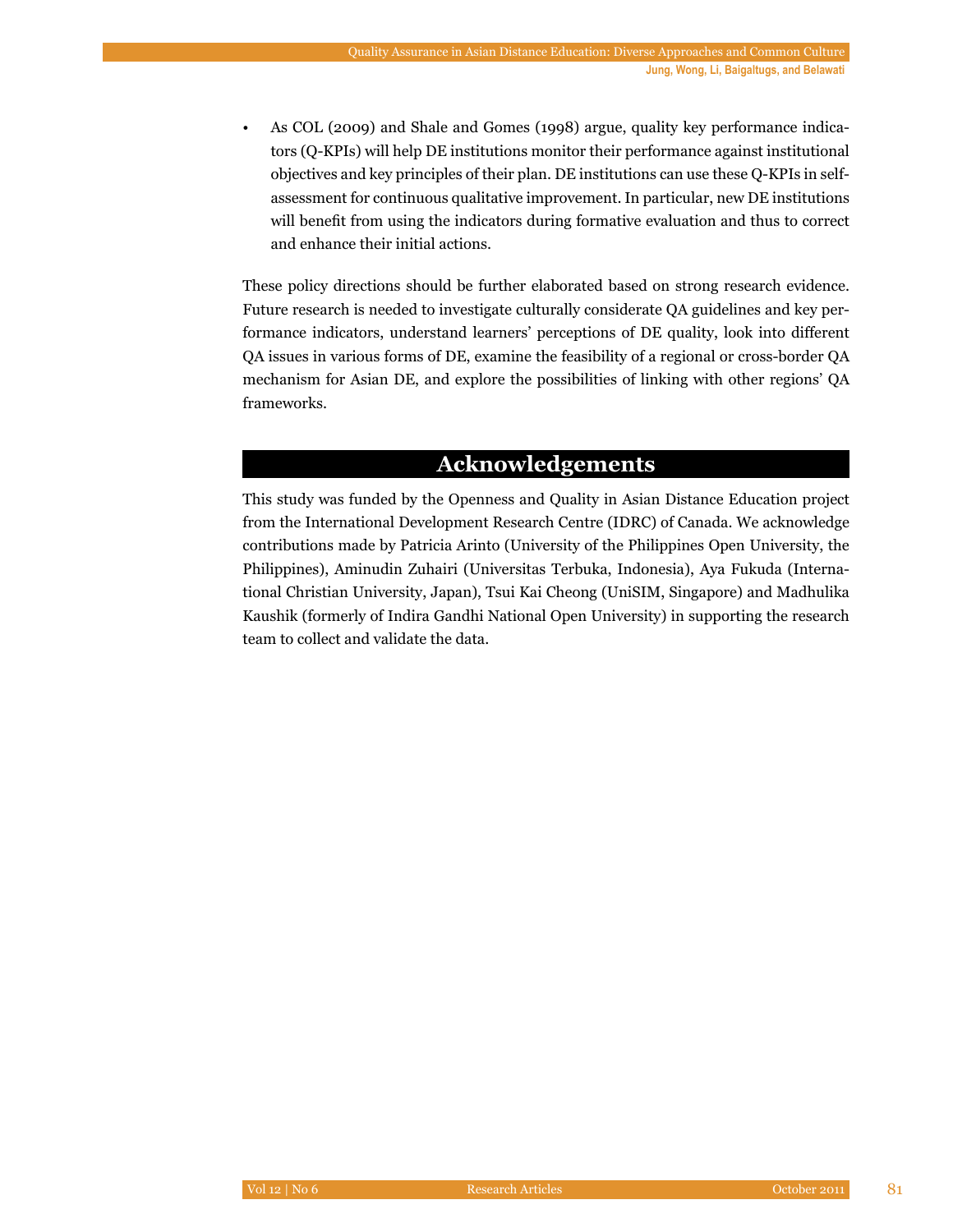# **References**

- APQN (2008). *Quality assurance arrangements in higher education in the broader Asia-Pacific region*. Australia: Asia Pacific Quality Network. Retrieved from [http://](http://www.aei.gov.au/AEI/GovernmentActivities/BrisbaneCommunique/Quality_Assurance_pdf.pdf) [www.aei.gov.au/AEI/GovernmentActivities/BrisbaneCommunique/Quality\\_As](http://www.aei.gov.au/AEI/GovernmentActivities/BrisbaneCommunique/Quality_Assurance_pdf.pdf)[surance\\_pdf.pdf](http://www.aei.gov.au/AEI/GovernmentActivities/BrisbaneCommunique/Quality_Assurance_pdf.pdf)
- Brennan, J. (1999). Evaluation of higher education in Europe. In M. Henkel & B. Little (Eds.), *Changing relationships between higher education and the state.* London: Jessica Kingsley.
- Cashion, J., & Palmieri, P. (2002). *The secret is the teacher: The learners' view of online learning.* Leabrook, Australia: National Centre for Vocational Education Research. Retrieved from <http://www.ncver.edu.au/research/proj/nr0F03a.pdf>
- Charmonman, S. (2008, December 11–12). *Regional report 2008 on ASEAN universitylevel eLearning*. Paper presented at the fifth International Conference on eLearning for Knowledge-Based Society. Bangkok, Thailand. Retrieved from [http://www.](http://www.ijcim.th.org/v16nSP3/02_fullpaper_Srisakdi_Report.pdf) [ijcim.th.org/v16nSP3/02\\_fullpaper\\_Srisakdi\\_Report.pdf](http://www.ijcim.th.org/v16nSP3/02_fullpaper_Srisakdi_Report.pdf)
- Commission on Higher Education. (2005). *CHED memorandum order No. 27 Policies and guidelines on distance education*. Retrieved from [http://202.57.63.198/ched](http://202.57.63.198/chedwww/index.php/eng/Information/CHED-Memorandum-Orders/2005)[www/index.php/eng/Information/CHED-Memorandum-Orders/2005-](http://202.57.63.198/chedwww/index.php/eng/Information/CHED-Memorandum-Orders/2005)CHED-Memorandum-Orders
- COL (2009). *Quality assurance toolkit: Distance higher education institutions and programmes*. Vancouver: The Commonwealth of Learning. Retrieved from [http://](http://www.col.org/PublicationDocuments/pub_HE_QA_Toolkit_web.pdf) [www.col.org/PublicationDocuments/pub\\_HE\\_QA\\_Toolkit\\_web.pdf](http://www.col.org/PublicationDocuments/pub_HE_QA_Toolkit_web.pdf)
- Daniel, J. S. (2003). *Mega-universities: Mega-impact on access, cost and quality.* Paper presented at the first Summit of Mega-universities. Shanghai, China. Retrieved from [http://portal.unesco.org/education/en/ev.php-](http://portal.unesco.org/education/en/ev.php)URL\_ID=26277&URL\_ DO=DO\_TOPIC&URL\_SECTION[=201.html](201.html)
- Dondi, C., Moretti, M., & Nascimbeni, F. (2006). Quality of e-learning: Negotiating a strategy, implementing a policy. In U.-D. Ehlers & J. M. Pawlowski (Eds.), *Handbook on quality and standardization in e-learning* (pp. 31–50). Berlin, Heidelberg, and New York: Springer.
- Ehlers, U.-D. (2004). Quality in e-learning from a learner's perspective. *European Journal of Open and Distance Learning, I.* Retrieved from [http://www.eurodl.org/materi](http://www.eurodl.org/materials/contrib/2004/Online_Master_COPs.html)[als/contrib/2004/Online\\_Master\\_COPs.html](http://www.eurodl.org/materials/contrib/2004/Online_Master_COPs.html)
- Hope, A. (1999). Quality assurance. In G. Farrell (Ed.), *The development of virtual education: A global perspective* (pp. 3–20). Vancouver: The Commonwealth of Learning.